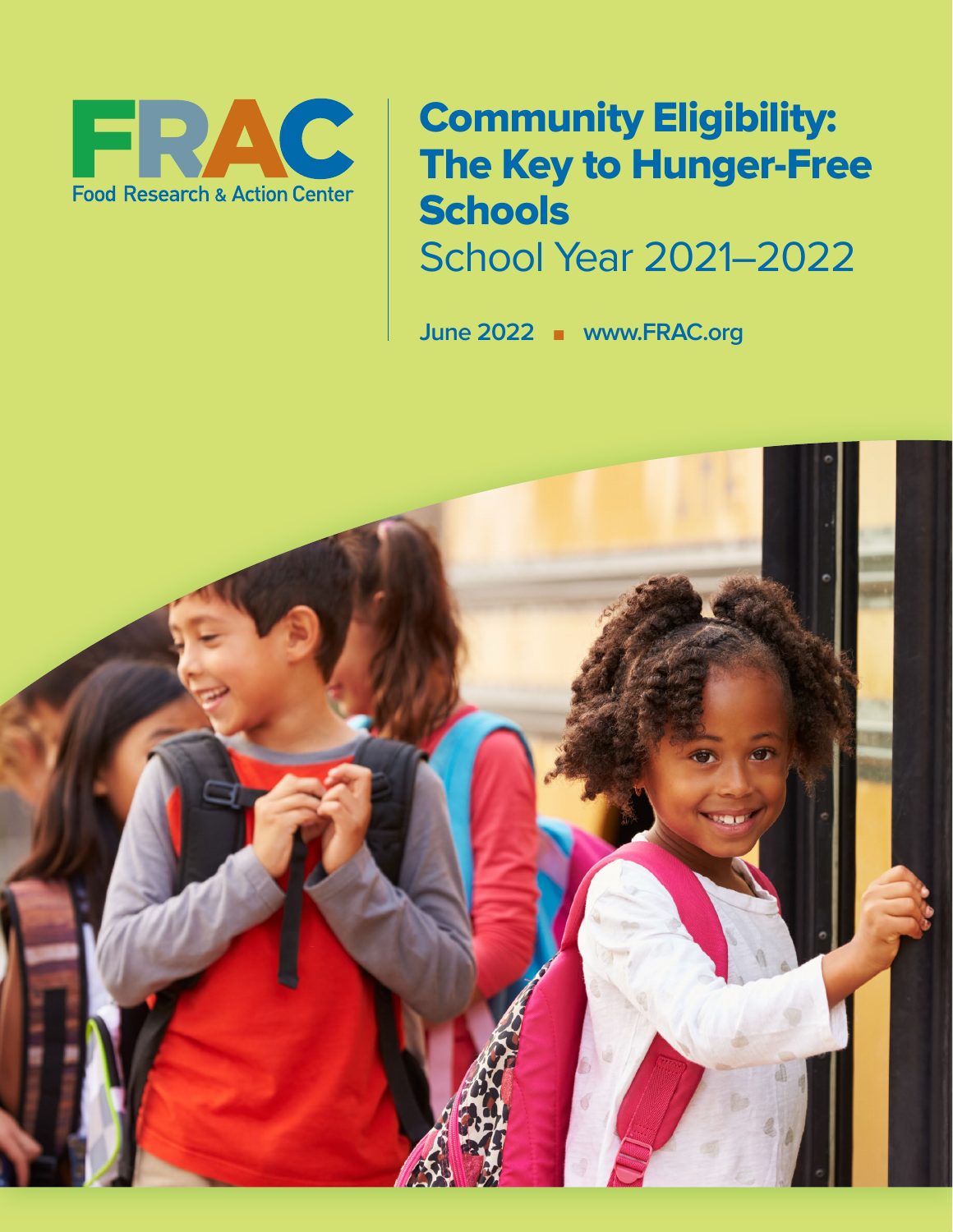## Community Eligibility: The Key to Hunger-Free Schools School Year 2021–2022

#### **June 2022**

## Acknowledgments

The Food Research & Action Center (FRAC) gratefully acknowledges the dedicated support of its work to expand and improve the school meals programs from the following:

- **n** Annie E. Casey Foundation
- **n** Anonymous
- The From Now On Fund of the Tides Foundation
- **n** General Mills, Inc.
- **n** The JPB Foundation
- **n** Kaiser Foundation Health Plan
- **n** Kellogg Company Fund
- **n** Newman's Own Foundation
- **n** Nourishing Neighbors, a Program of the Albertsons Companies Foundation

This report was written by Allyson Pérez and Crystal FitzSimons. The findings and conclusions presented in this report are those of FRAC alone.

### About FRAC

The Food Research & Action Center (FRAC) improves the nutrition, health, and well-being of people struggling against poverty-related hunger in the United States through advocacy, partnerships, and by advancing bold and equitable policy solutions. For more information about FRAC, or to **[sign up](https://frac.org/subscribe-to-enews)** for FRAC's e-newsletters, go to **[frac.org](http://frac.org/)**.

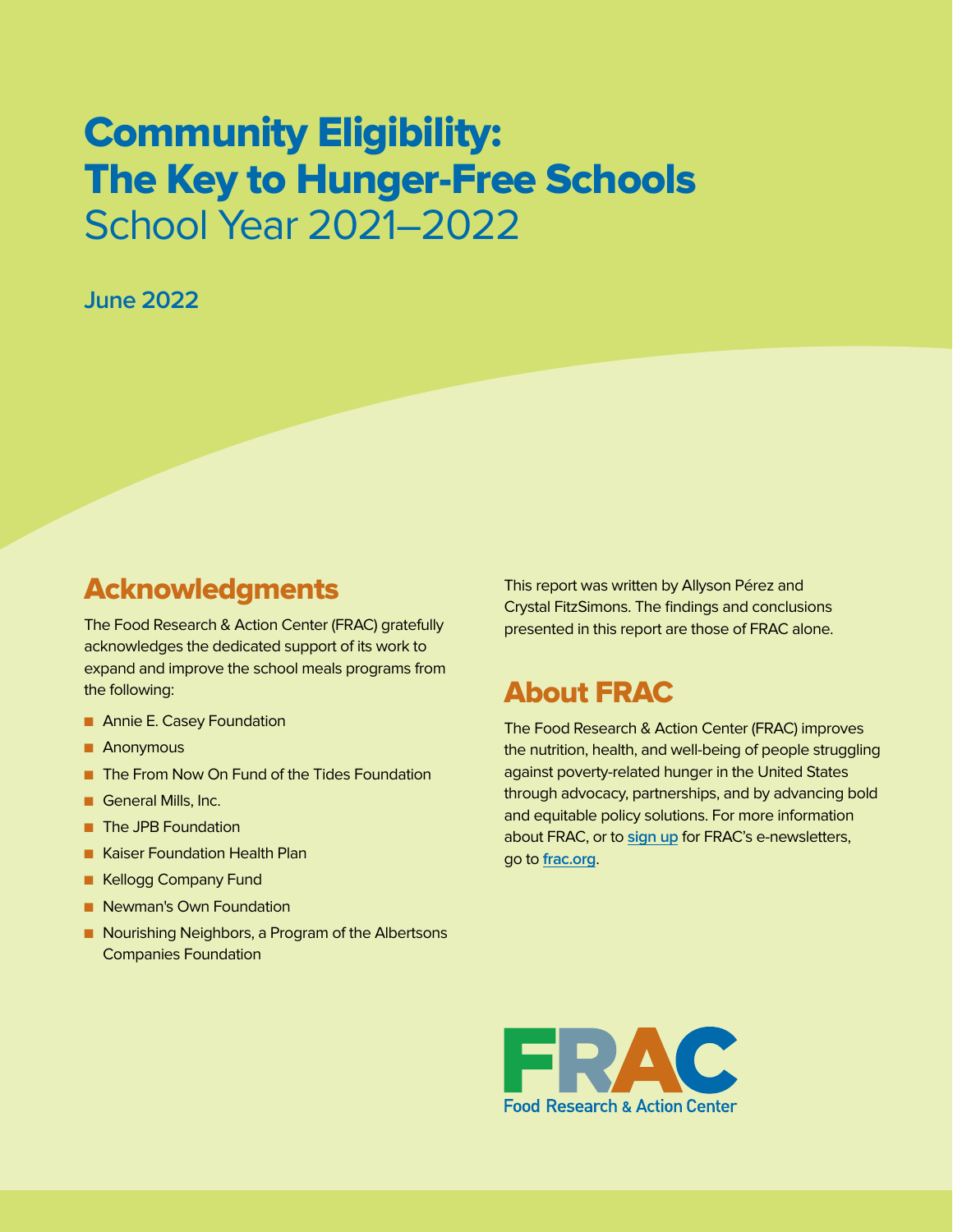# Community Eligibility: The Key to Hunger-Free Schools School Year 2021–2022

### Executive Summary

The Community Eligibility Provision (CEP) allows<br>high-need schools to offer breakfast and lunch<br>at no charge to all students on a four-year cycle<br>Croated through the Hoalthy Hunger Ereo Kids Act of high-need schools to offer breakfast and lunch at no charge to all students on a four-year cycle. Created through the Healthy, Hunger-Free Kids Act of 2010, participation in community eligibility has grown each year since it became available nationwide in the 2014–2015 school year. Any district, group of schools in a district, or school with 40 percent or more "identified students"—children who are eligible for free school meals and already identified by means other than an individual household application—can choose to participate.

Schools that participate in community eligibility often see increased participation in school meals, allowing more students to experience the many educational and health benefits linked to school meal participation. A recent U.S. Department of Agriculture (USDA) community eligibility study on school year 2016–2017 found a 6.8 percent increase in school lunch participation and a 12.1 percent increase in school breakfast in the first year of implementation.<sup>1</sup> Under community eligibility, schools no longer have to collect and process school meal applications, which reduces administrative costs and paperwork, allowing school nutrition staff to focus more on offering healthy, appealing meals. Moreover, offering meals at no charge to all students eliminates the stigma from the perception that school meals are only for "lowincome children," and facilitates the implementation of breakfast after the bell service models, such as breakfast in the classroom, which further boosts participation.

During the 2021–2022 school year, all schools had the option of offering breakfast and lunch at no charge



through the Seamless Summer Option (SSO) waiver, and 90 percent of school nutrition departments nationwide have chosen this option.<sup>2</sup> The SSO waiver also provided schools the higher summer food reimbursement rates free meals for all students combined with more funding have been critical to school nutrition finances as school nutrition departments have continued to struggle with supply chain disruptions and increased staffing costs. This waiver and many others were made possible due to USDA's expanded waiver authority that Congress provided in response to the pandemic. Without Congressional action, these waivers are set to expire on June 30, 2022.

During the 2021–2022 school year, there was a small increase in the total number of school districts $^3$  and a small decrease in the total number of schools adopting community eligibility even if most did not officially operate under the provision and instead opted for the higher reimbursement rates made available through the

<sup>1</sup>U.S. Department of Agriculture (2022). USDA Community Eligibility Provision Characteristics Study, School Year 2016–2017 (Summary). Available at **<https://fns-prod.azureedge.us/sites/default/files/resource-files/CEPSY2016-2017-Summary.pdf>**.

<sup>2</sup> U.S. Department of Agriculture (2022). Results of the U.S. Department of Agriculture, Food and Nutrition Service-Administered School Food Authority Survey on Supply Chain Disruptions. Available at **[https://fns-prod.azureedge.us/sites/default/files/resource-files/FNS-Survey-](https://fns-prod.azureedge.us/sites/default/files/resource-files/FNS-Survey-Supply-Chain-Disruptions.pdf)[Supply-Chain-Disruptions.pdf](https://fns-prod.azureedge.us/sites/default/files/resource-files/FNS-Survey-Supply-Chain-Disruptions.pdf)**.

<sup>&</sup>lt;sup>3</sup> This report uses the term "school district" to refer to a Local Education Agency (LEA). LEAs include large school districts with hundreds of schools, as well as LEAs with charter schools where the school is often the only one in that LEA.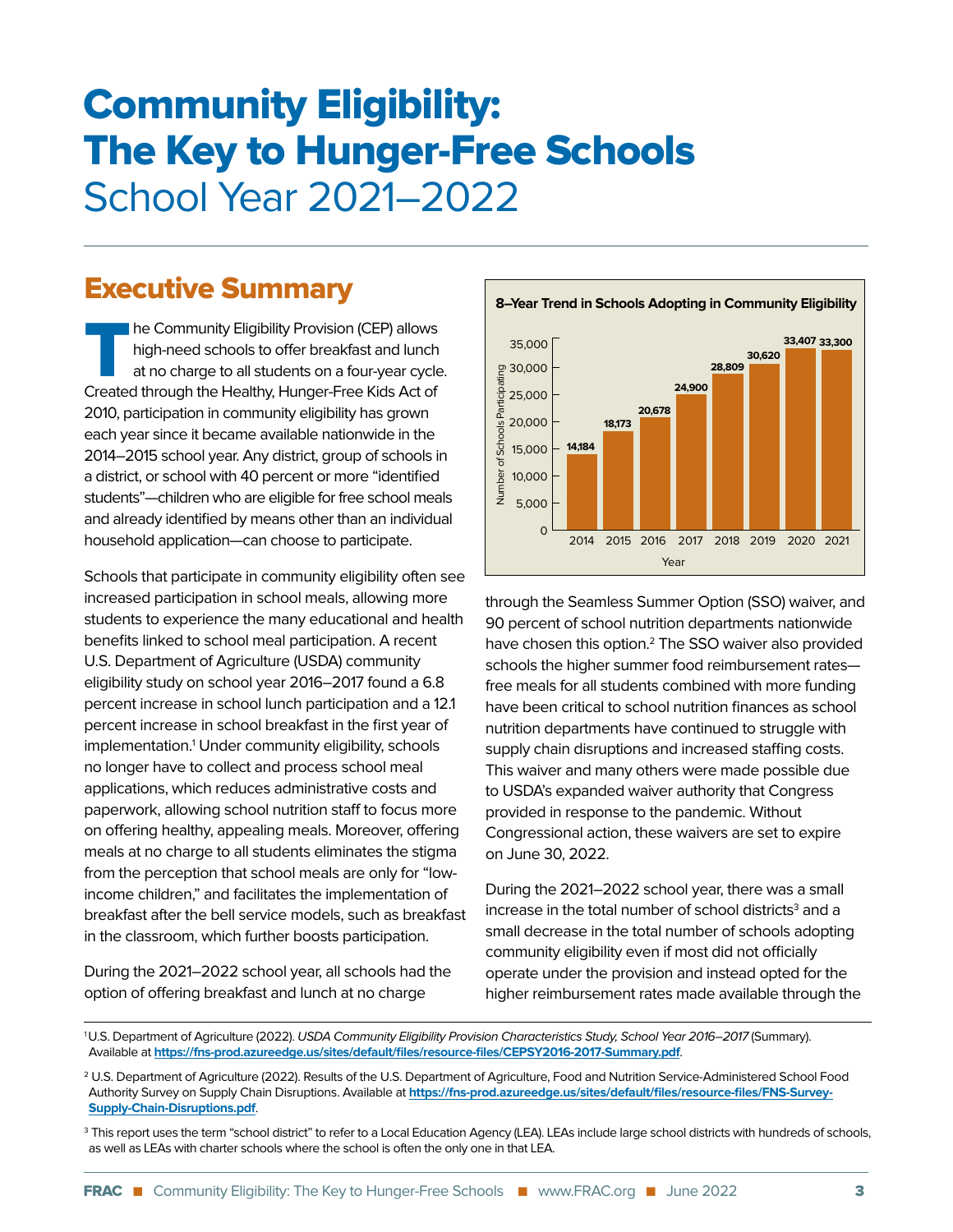SSO waiver. Here are the top-level findings for this year:

- 5,543 school districts have one or more schools adopting community eligibility, an increase of 35 school districts, or 0.6 percent, from the 2020–2021 school year;
- 33,300 schools have adopted community eligibility, a decrease of 107 schools, or 0.3 percent, from the prior school year;
- 74.3 percent of eligible schools have adopted community eligibility;<sup>4</sup> and
- 16.2 million children attend a school that has adopted community eligibility, an increase of over 240,000 children, or 1.5 percent, from the prior school year.

Despite these numbers, there are many eligible schools that have not adopted community eligibility, even though they and their students stand to benefit from community eligibility. Take-up rates vary substantially across the states. Several factors that existed prior to the pandemic, such as challenges associated with the loss of traditional school meal application data, low rates of direct certification (the latter being the foundation of community eligibility), and variation in the use of community eligibility and child nutrition waivers offered for the 2021–2022 school year, have hindered widespread adoption in some states and school districts. Further, many schools and school districts across the country saw a decrease in student enrollments, which is reflected in some states in the number of children attending schools that have adopted community eligibility even as the national number increased.<sup>5</sup> However, barriers can be overcome with strong state, district, and school-level leadership; hands-on technical assistance from national, state, and local stakeholders; and peer-to-peer learning among districts.

As school districts look ahead to the 2022–2023 school year, community eligibility offers an important opportunity to continue providing nutritious breakfasts and lunches at no charge to students at high-need

schools across the country when the USDA child nutrition waivers are set to expire.<sup>6</sup> When schools, districts, and families are forced to return to prepandemic school nutrition operations, school breakfast and lunch will be a critical nutrition support for the millions of children whose families have been impacted by the economic crisis related to the COVID-19 pandemic. The U.S. Department of Agriculture, State child nutrition agencies, and anti-hunger and education advocates can work together to promote community eligibility to eligible school districts and to provide technical assistance and support to allow these districts to implement community eligibility successfully and sustainably.

#### About This Report

This report analyzes community eligibility adoption nationally and for each state and the District of Columbia—in the 2021–2022 school year, and is based on three measures:

- n the number of eligible and adopting school districts and schools;
- $\blacksquare$  the share of eligible districts and schools that have adopted community eligibility; and
- $\blacksquare$  the number and share of eligible schools that have adopted, based on the school's poverty level.

It is important to note that even as school districts and schools have adopted community eligibility, most (90 percent of school nutrition departments nationwide<sup>2</sup>) operated through the Seamless Summer Option, which allowed them to offer breakfast and lunch to all students at no charge and provided a higher reimbursement rate for each meal.

As a companion to this report, the Food Research & Action Center has compiled all data collected in a **[database](https://frac.org/research/resource-library/community-eligibility-cep-database)** of eligible and adopting schools, which can be searched by state and school district.

- 5 Kamentz, Anya, Turner, Cory, and Khurana, Mansee. National Public Radio (2021). Where Are the Students? For a Second Straight Year, School Enrollment is Dropping. Available at: **<https://www.npr.org/2021/12/15/1062999168/school-enrollment-drops-for-second-straight-year>**.
- 6 FRAC and our education, child, youth-serving, and anti-hunger partners continue to call on Congress to extend USDA's waivers nationwide through September 30, 2023, before they expire on June 30, 2022.

<sup>4</sup> To participate in community eligibility, approximately two-thirds of the students in the school or school district must live in a low-income household. School districts can implement community eligibility in one school, a group of schools, or districtwide if the school, group of schools, or district has at least 40 percent of its students directly certified to receive free or reduced-price school meals, primarily due to their household's participation in the Supplemental Nutrition Assistance Program. An analysis by the U.S. Department of Agriculture found that for every 10 children who are certified for free school meals outside of the school meal application process, an additional six would be certified through a school meal application.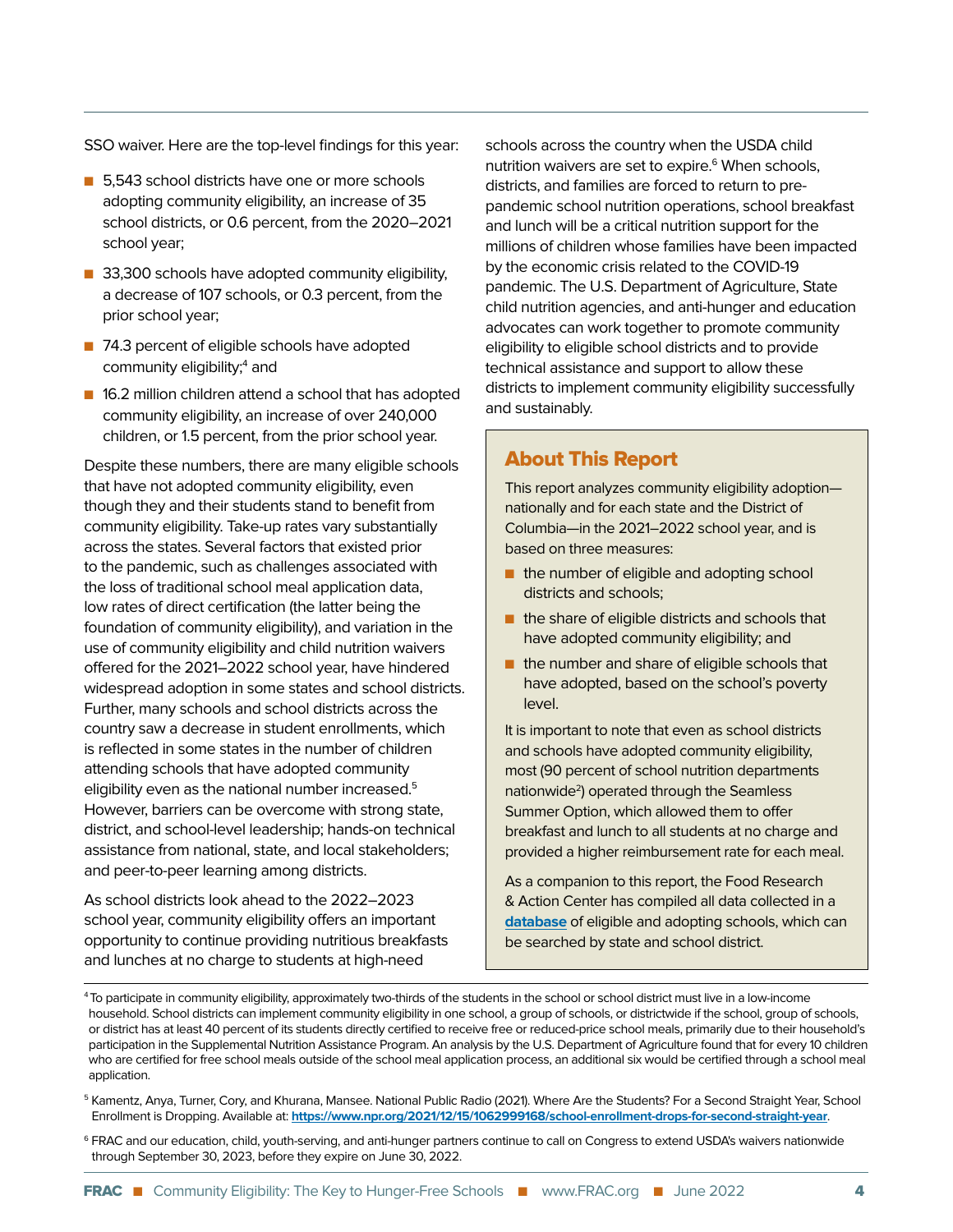#### How CEP Works

Community eligibility schools are high-need schools that offer breakfast and lunch to all students at no charge and use significant administrative savings to offset any additional costs over and above federal reimbursements of serving free meals to all. Instead of collecting school meal applications, community eligibility schools are reimbursed for a percentage of the meals served, using a formula based on the percentage of students who are certified for free school meals without an application (for example, students whose households participate in specific means-tested programs, such as the Supplemental Nutrition Assistance Program (SNAP)).

There are many benefits that community eligibility provides to schools and families:

- schools no longer collect, process, or verify school meal applications, saving significant time and administrative burdens;
- schools do not need to track each meal served by fee category (free, reduced-price, paid), and instead report total meal counts;
- $\blacksquare$  school nutrition staff do not need to collect fees from students who are eligible for reduced-price or paid school meals, allowing students to move through the cafeteria line faster, and ensuring that more children can be served;
- $\blacksquare$  offering meals at no charge to all students increases participation among all students because it eliminates any perception that the school meals programs are just for children from households with low incomes; and
- $\blacksquare$  schools no longer have to deal with unpaid school meal debt for reduced-price and paid students at the end of the school year, or follow up with families when students do not have money to pay for meals.

#### How Schools Can Participate

Any district, group of schools in a district, or a school with 40 percent or more "identified students" is eligible to participate in community eligibility. Identified students are comprised of students certified for free school meals without an application. This includes:

- $\blacksquare$  children directly certified for free school meals through data matching because their households receive SNAP, Temporary Assistance for Needy Families, or Food Distribution Program on Indian Reservations benefits, and in some states, Medicaid benefits; and
- $\blacksquare$  children who are certified for free school meals without an application because they are homeless, migrant, runaway, enrolled in Head Start, or in foster care.

School districts may choose to participate school by school, districtwide, or group schools at their discretion if the school, school district, or group has an overall identified student percentage (ISP) of 40 percent or higher.

Identified students are a subset of those eligible for free and reduced-price school meals. This is a smaller group than the total number of children who would be certified to receive free or reducedprice school meals if school meal applications were collected. For that reason, a multiplier (discussed below) is applied to the ISP. Schools that qualify for community eligibility typically have free and reducedprice percentages of 65–70 percent or higher if traditional school meal applications were collected from student households.

#### How Schools Are Reimbursed

Although all meals are offered at no charge to all students in schools that participate in community eligibility, federal reimbursements are based on the proportion of low-income children in the school. The ISP is multiplied by 1.6 to calculate the percentage of meals reimbursed at the federal free rate, and the remainder are reimbursed at the lower paid rate. The 1.6 multiplier was determined by Congress to reflect the ratio of six students certified to receive free or reduced price meals with an application for every 10 students certified for free meals without an application. This serves as a proxy for the percentage of students that would be eligible for free and reduced-price meals if the school districts had collected school meal applications. For example, a school with 50 percent identified students would be reimbursed for 80 percent of the meals eaten at the free reimbursement rate (50  $\times$  1.6 = 80), and 20 percent at the paid rate.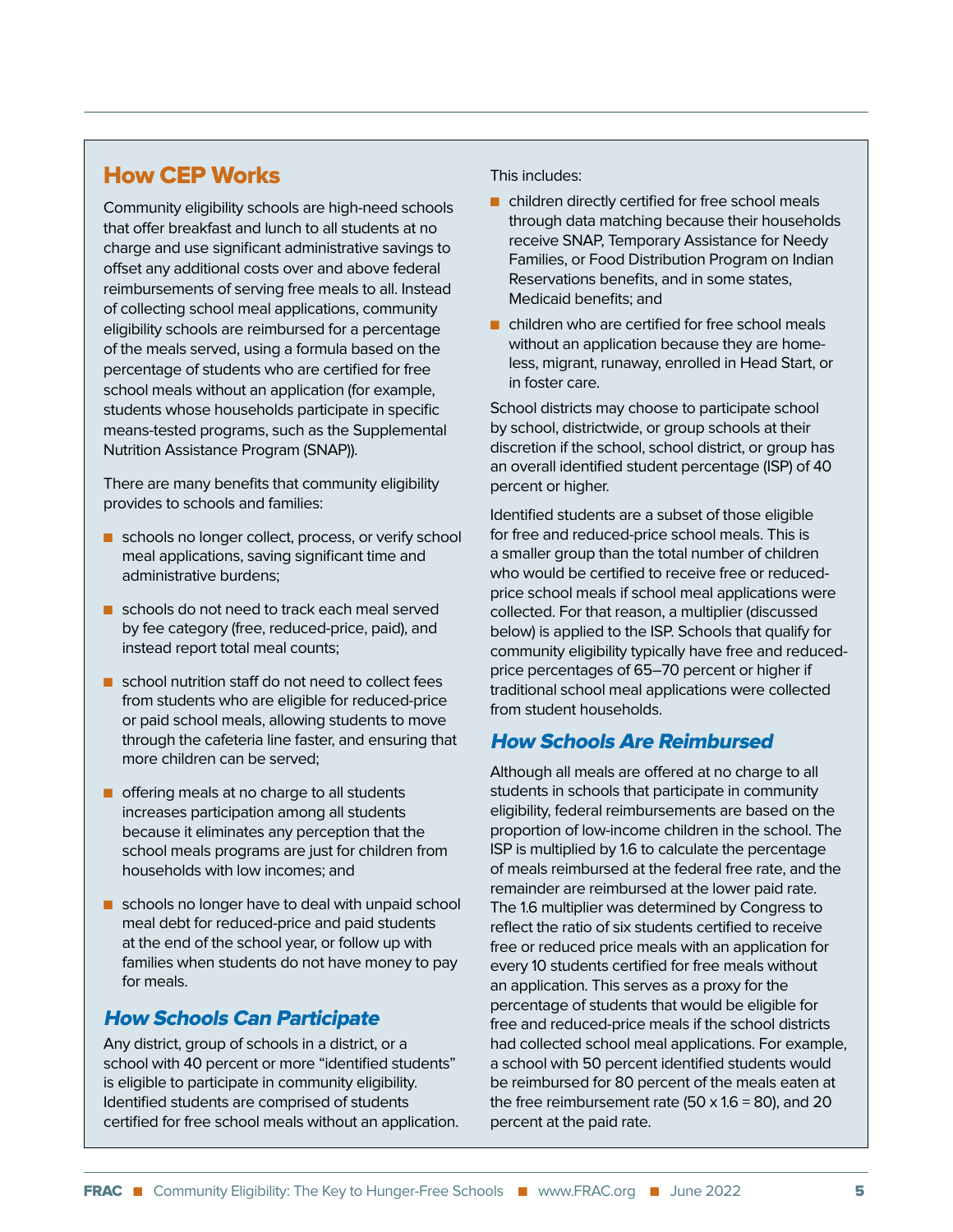## Key Findings for the 2021–2022 School Year

#### School District Adoption

Nationally, 5,543 school districts—63.8 percent of those eligible—adopted the Community Eligibility Provision in one or more schools.7 This is a small increase of 35 school districts since the 2020–2021 school year, when 5,508 school districts adopted. The smaller nationwide increase in school district take-up rates compared to prior years is likely due to the availability of the Seamless Summer Option waiver, which was announced as an option to provide free meals in March 2021, months before school districts determined whether or not they would adopt community eligibility.

The median state's take-up rate in school year 2021–2022 for eligible school districts is 68.6 percent; however, school district take-up rates across the states vary significantly, from 18.8 percent or lower in Iowa, Kansas, and New Hampshire, to over 90 percent in West Virginia, Connecticut, Louisiana, North Dakota, Kentucky, District of Columbia, Virginia, and Hawaii.

Several states saw increases in the 2021–2022 school year. Virginia had the largest growth in the number of school districts adopting, increasing by 25 school districts. Ohio followed in school district adoption growth with 12 school districts.

Twenty-two states have had small decreases —between one and seven—in the number of districts implementing community eligibility in the 2021–2022 school year. Of those that have had fewer school districts adopting in community eligibility, 17 have had a decrease

7 Under federal law, states are required to publish annually a list of school districts that are eligible for the Community Eligibility Provision districtwide, as well as a list of individual schools that are eligible, by May 1. During the pandemic, USDA has allowed states to extend this deadline and other community eligibility deadlines including for the 2022– 2023 school year. For more information on requirements related to the published lists, see **[https://www.fns.usda.](https://www.fns.usda.gov/cn/covid-19-child-nutrition-response-82) [gov/cn/covid-19-child-nutrition-response-82](https://www.fns.usda.gov/cn/covid-19-child-nutrition-response-82)**.

#### Percentage of Eligible School Districts Adopting Community Eligibility in School Year 2021–2022

| Hawaii                      | 100.0% |
|-----------------------------|--------|
| Virginia                    | 98.4%  |
| <b>District of Columbia</b> | 97.7%  |
| Kentucky                    | 96.5%  |
| <b>North Dakota</b>         | 96.0%  |
| Louisiana                   | 95.3%  |
| Connecticut                 | 94.7%  |
| <b>West Virginia</b>        | 93.1%  |
| Wyoming                     | 87.5%  |
| <b>New Mexico</b>           | 87.1%  |
| Nevada                      | 82.6%  |
| Utah                        | 82.4%  |
| Mississippi                 | 82.0%  |
| Montana                     | 81.5%  |
| Ohio                        | 81.5%  |
| Delaware*                   | 80.0%  |
| <b>New York</b>             | 78.8%  |
| South Carolina              | 77.8%  |
| Alaska                      | 76.7%  |
| Idaho <sup>*</sup>          | 76.7%  |
| Alabama*                    | 76.3%  |
| South Dakota                | 76.2%  |
| Pennsylvania                | 75.4%  |
| Tennessee                   | 74.0%  |
| Georgia                     | 72.7%  |
| Arizona*                    | 68.6%  |
| Michigan                    | 67.3%  |
| <b>Missouri</b>             | 66.7%  |
| <b>North Carolina</b>       | 64.7%  |
| Vermont                     | 64.3%  |
| Florida                     | 64.2%  |
| U.S. Total                  | 63.8%  |
| <b>Massachusetts</b>        | 63.5%  |
| Arkansas                    | 62.9%  |
| Washington                  | 60.7%  |
| Maryland                    | 58.6%  |
| New Jersey                  | 57.7%  |
| Maine                       | 57.1%  |
| <b>Illinois</b>             | 57.0%  |
| California                  | 56.7%  |
| Oklahoma                    | 53.7%  |
| Texas                       | 52.9%  |
| Wisconsin                   | 46.9%  |
| Rhode Island                | 45.0%  |
| Minnesota                   | 44.0%  |
| Oregon                      | 42.7%  |
| Indiana                     | 40.6%  |
| Colorado                    | 33.8%  |
| Nebraska                    | 19.1%  |
| lowa                        | 18.8%  |
| Kansas                      | 5.1%   |
| New Hampshire 0.0%          |        |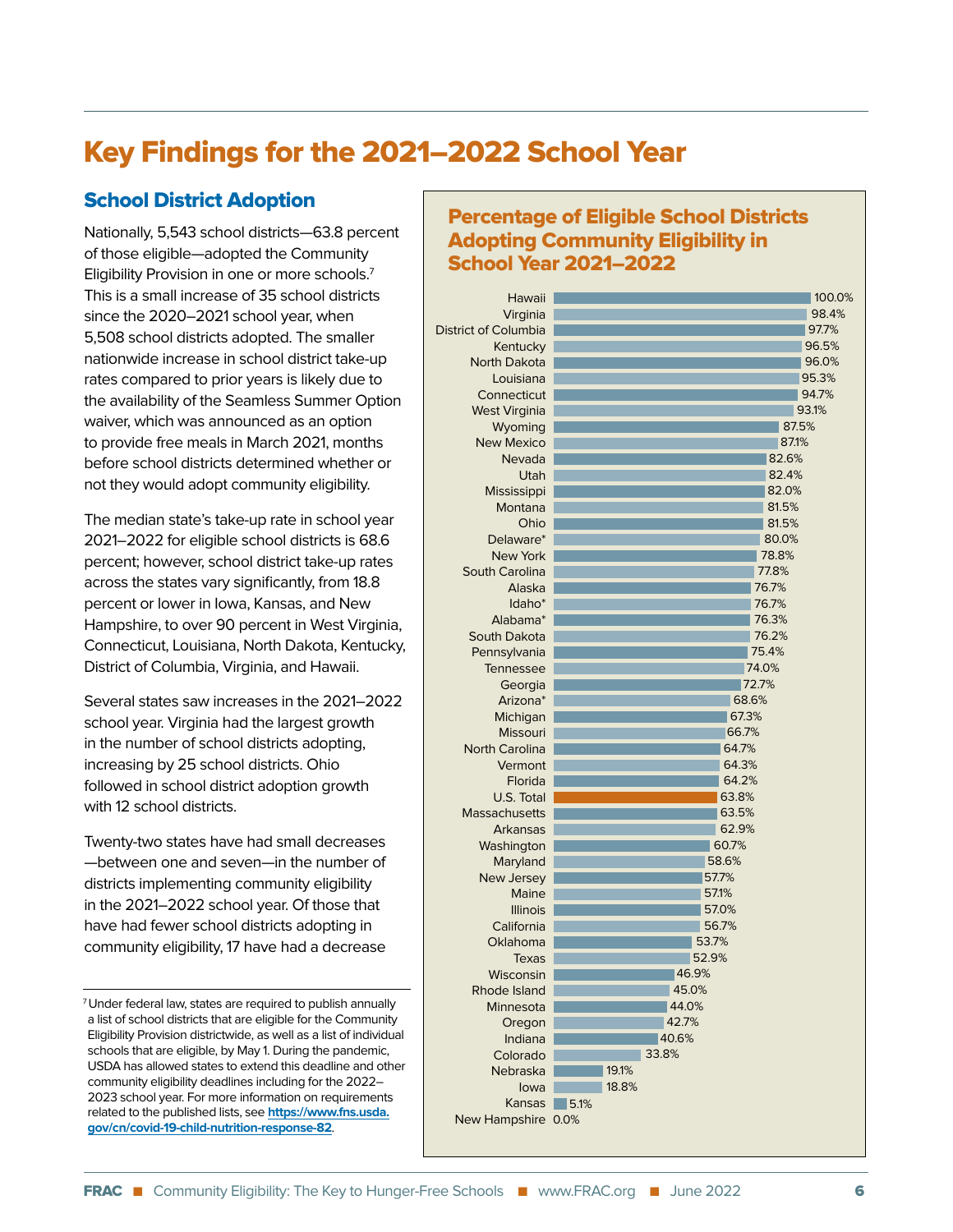in the number of eligible school districts. Nebraska has had the largest decrease in adopting school districts seven school districts—despite adding 11 more eligible school districts, resulting in the percentage of eligible districts adopting decreasing from 27.9 percent to 19.1 percent.

A primary factor in the growth in school district adoption of community eligibility in the 2020–20218 and 2021–2022 school years compared to the 2019– 2020 school year (prior to the pandemic impacting school meal operations)<sup>9</sup> is the increase of identified student percentages (ISPs) observed as a result of the economic crisis caused by the COVID-19 pandemic. As many families across the country found themselves in greater financial need, this led to increased participation in SNAP, leading to greater direct certification, and thus, higher ISPs in schools and districts across the country.<sup>10</sup>

Further, as more school districts overcome the perceived barrier that community eligibility will change Title I funding allocations dramatically, and those in states that require alternative income applications for state education funding and other purposes, work through the challenges of collecting alternative income applications, more school districts have been adopting this provision.

Despite the slight increase in the 2021–2022 school year, states need to focus on direct certification and continue to improve their systems to ensure that school districts can maintain the ISPs necessary to become and remain eligible for community eligibility, and to ensure that it continues to be a viable financial option for school districts. In the U.S. Department of Agriculture's latest report on state direct certification rates, 12 states did not meet the required benchmark of directly certifying 95 percent of children living in households that participated in the Supplemental Nutrition Assistance Program for free school meals in the 2018–2019 school year, pointing to missed opportunities for school districts to increase their ISPs to facilitate easier community eligibility implementation.<sup>11</sup>

As school districts transition from the Seamless Summer Option waiver back to normal operations in the upcoming school year, conducting robust direct certification will be critical to support the implementation of community eligibility. It also can help reduce the number of school meal applications that districts have to collect and process, particularly as many families have not completed school meal applications during the last two school years.

<sup>&</sup>lt;sup>8</sup> Food Research & Action Center (2021). Community Eligibility: The Key to Hunger-Free Schools, School Year 2020–2021. Available at **<https://frac.org/wp-content/uploads/CEP-Report-2021.pdf>**.

<sup>&</sup>lt;sup>9</sup> Food Research & Action Center (2020). *Community Eligibility: The Key to Hunger-Free Schools, School Year 2019–2020*. Available at **<https://frac.org/wp-content/uploads/CEP-Report-2020.pdf>**.

<sup>&</sup>lt;sup>10</sup> U.S. Department of Agriculture Economic Research Service (2021). Coronavirus (COVID-19) Pandemic Transformed the U.S. Federal Food and Nutrition Assistance Landscape. Available at **[https://www.ers.usda.gov/amber-waves/2021/october/coronavirus-covid-19-pandemic-trans](https://www.ers.usda.gov/amber-waves/2021/october/coronavirus-covid-19-pandemic-transformed-the-u-s-federal-food-and-nutrition-assistance-landscape/#:~:text=The%20number%20of%20SNAP%20participants,rest%20of%20the%20fiscal%20year)[formed-the-u-s-federal-food-and-nutrition-assistance-landscape/#:~:text=The%20number%20of%20SNAP%20participants,rest%20of%20](https://www.ers.usda.gov/amber-waves/2021/october/coronavirus-covid-19-pandemic-transformed-the-u-s-federal-food-and-nutrition-assistance-landscape/#:~:text=The%20number%20of%20SNAP%20participants,rest%20of%20the%20fiscal%20year) [the%20fiscal%20year](https://www.ers.usda.gov/amber-waves/2021/october/coronavirus-covid-19-pandemic-transformed-the-u-s-federal-food-and-nutrition-assistance-landscape/#:~:text=The%20number%20of%20SNAP%20participants,rest%20of%20the%20fiscal%20year)**.

<sup>11</sup> U.S. Department of Agriculture (2021). Direct Certification in the National School Lunch Program State Implementation Progress Report to Congress School Year 2017–2018 and School Year 2018–2019. Available at **[https://fns-prod.azureedge.us/sites/default/files/resource-files/](https://fns-prod.azureedge.us/sites/default/files/resource-files/NSLPDirectCertification2017-1.pdf) [NSLPDirectCertification2017-1.pdf](https://fns-prod.azureedge.us/sites/default/files/resource-files/NSLPDirectCertification2017-1.pdf)**.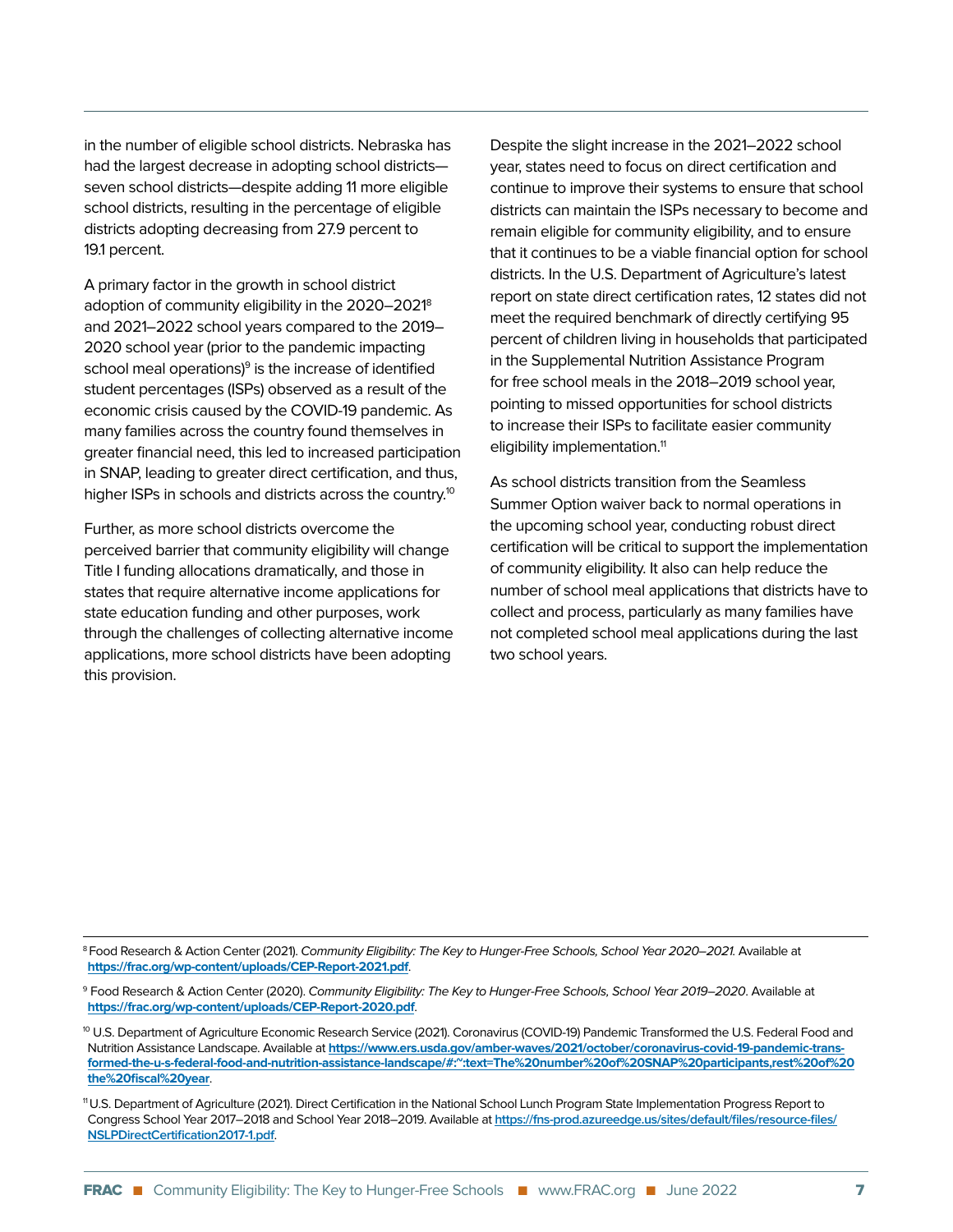#### School Adoption

In the 2021–2022 school year, there are 33,300 schools adopting community eligibility, including schools from 49 states and the District of Columbia. Overall, school adoption of community eligibility decreased slightly, falling by 107 schools from the prior school year. This slight decrease in school participation was likely driven by the March 2021 announcement of the Seamless Summer Option waiver for the 2021– 2022 school year. In the 2021–2022 school year, 74.3 percent of all eligible schools have adopted community eligibility nationally, with a median state take-up rate of 77.9 percent.

Among the states, the percentage of eligible and adopting schools varies significantly. Fourteen states and the District of Columbia have 90 percent or more of their eligible schools adopting community eligibility. An additional nine states have 80 percent or more of their eligible schools adopting. Alternatively, Colorado, Kansas, Nebraska, and New Hampshire had less than 40 percent of their eligible schools adopting: 23.3 percent, 13.9 percent, 12.2 percent, and 0 percent, respectively.

Twenty-six states and the District of Columbia have seen an increase in the number of schools adopting community eligibility, and two states— Rhode Island and North Dakota—maintained the same number of community eligibility schools during the 2021–2022 school year. Virginia had the largest increase, with 226 more schools adopting community eligibility since the 2020–2021 school year. Illinois and Washington added 130 and 88 schools, respectively. Smaller states with fewer eligible schools also have made strong progress, including Hawaii, which increased by 26 schools, and the District of Columbia, which added 17 schools.

Twenty-two states have experienced a decrease in the number of schools eligible to implement community eligibility. The largest decreases were in New York (612 schools),<sup>12</sup> North Carolina

#### Percentage of Eligible Schools Adopting Community Eligibility in School Year 2021–2022

| District of Columbia  |       | 99.5% |
|-----------------------|-------|-------|
| Virginia              |       | 99.0% |
| <b>West Virginia</b>  |       | 97.9% |
| <b>North Dakota</b>   |       | 97.4% |
| Connecticut           |       | 96.8% |
| Pennsylvania          |       | 96.7% |
| Kentucky              |       | 95.8% |
| Delaware              |       | 95.8% |
| Louisiana             |       | 95.6% |
| Nevada                |       | 94.2% |
| Wyoming               |       | 92.9% |
| Hawaii                |       | 92.2% |
| <b>New York</b>       |       | 91.9% |
| Mississippi           |       | 91.0% |
| <b>New Mexico</b>     |       | 90.8% |
| Montana               |       | 88.6% |
| Ohio                  |       | 88.1% |
| <b>Massachusetts</b>  |       | 87.8% |
| Tennessee             |       | 86.8% |
| Alaska                |       | 86.7% |
| <b>South Carolina</b> |       | 84.9% |
| South Dakota          |       | 84.6% |
| Maryland              |       | 80.6% |
| Georgia               | 80.1% |       |
| <b>Missouri</b>       | 78.4% |       |
| <b>Illinois</b>       | 77.9% |       |
| Vermont               | 77.6% |       |
| Idaho                 | 76.2% |       |
| California            | 75.3% |       |
| Michigan              | 75.2% |       |
| U.S. Total            | 74.3% |       |
| Alabama               | 72.9% |       |
| Maine                 | 72.1% |       |
| Utah                  | 70.0% |       |
| <b>North Carolina</b> | 67.5% |       |
| Rhode Island          | 67.0% |       |
| Oregon                | 65.0% |       |
| Arkansas              | 64.8% |       |
| Washington            | 64.4% |       |
| Texas                 | 63.9% |       |
| Arizona               | 63.7% |       |
| Wisconsin             | 60.7% |       |
| New Jersey            | 60.4% |       |
| Oklahoma              | 60.1% |       |
| Indiana               | 52.9% |       |
| Minnesota             | 50.7% |       |
| Florida               | 49.5% |       |
| lowa                  | 46.1% |       |
| Colorado              | 23.3% |       |
| Kansas                | 13.9% |       |
| <b>Nebraska</b>       | 12.2% |       |
| New Hampshire         | 0.0%  |       |
|                       |       |       |

<sup>&</sup>lt;sup>12</sup> New York's decrease in school participation was driven by school consolidation in the school district New York City Chancellor's Office, and did not cause a corresponding decrease in the number of children attending community eligibility schools.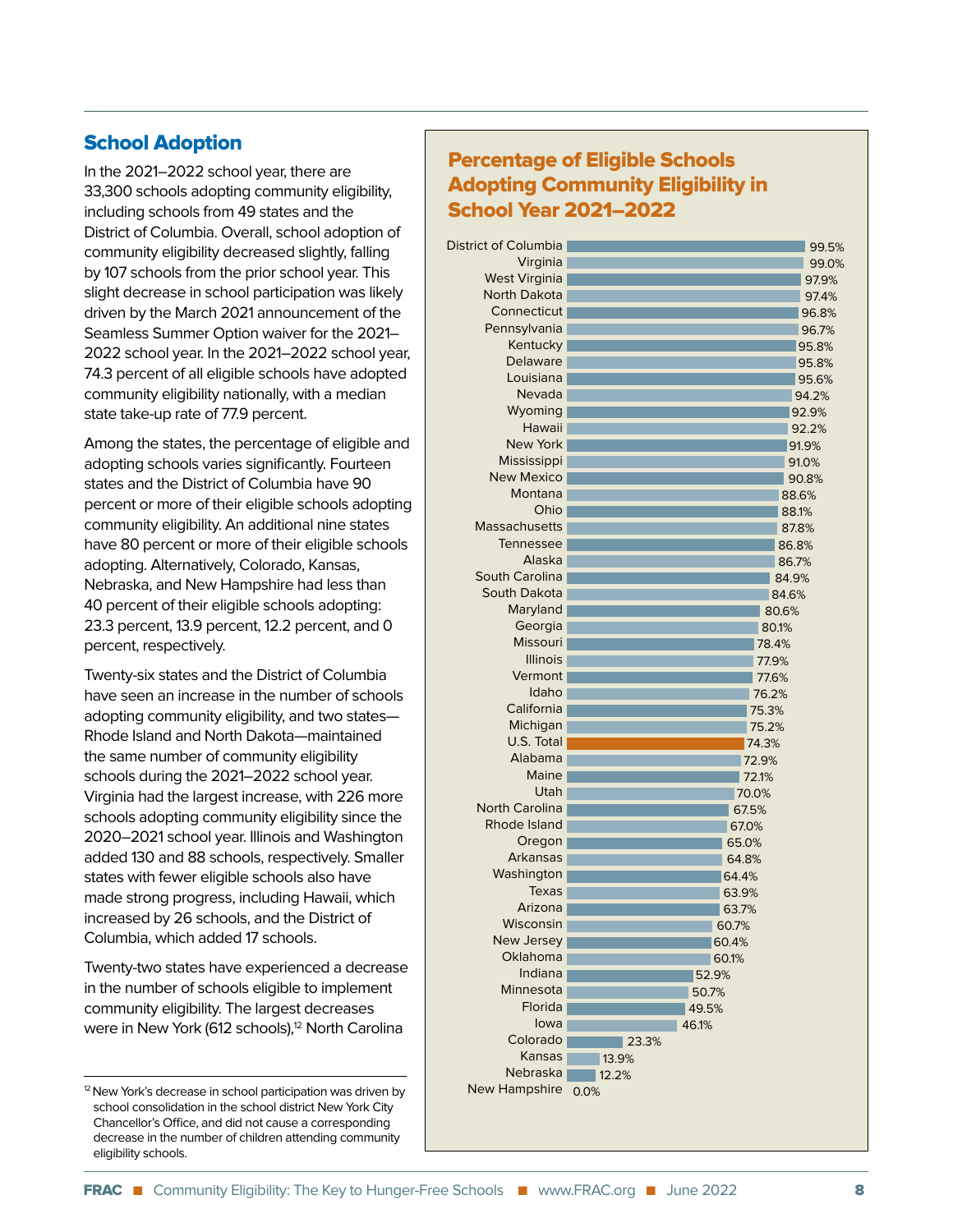(76 schools), California (47 schools), and Oregon (34 schools). Despite growth nationally and in many states, some states still have very low take-up rates compared to the national average. In six states, less than 50 percent of all eligible schools are adopting community eligibility.

#### School Adoption by Poverty Level

All schools that qualify for community eligibility are considered to be high need, but a school's ability to implement community eligibility successfully—and maintain financial viability—typically improves when its ISP is higher. For this report, the Food Research & Action Center examined the number of schools adopting in each state, based on their ISP as a proxy for the school's poverty level.

Schools with higher ISPs receive the free reimbursement rate for more meals, which makes community eligibility a more financially viable option. As a result, schools with ISPs of 60 percent and above—those that receive the free reimbursement rate for 100 percent or nearly 100 percent of their meals are more likely to participate in community eligibility than schools with lower ISPs; that has been the case since the program became available nationwide. Still, since the 2016–2017 school year, the number of schools participating with an ISP between 40 and 50 has more than doubled, and the number of schools participating with an ISP between 50 and 60 percent has increased by nearly one-third, as schools become more familiar with the positive impact of community eligibility on school nutrition finances and the benefits for children and families.<sup>13</sup>

In the 2021–2022 school year, of the 33,300 schools adopting community eligibility, the majority of schools—19,150 or 57.5 percent—had ISPs of 60 percent or higher. Of adopting schools with lower ISPs, 8,901 schools, or 26.7 percent, had ISPs between 50 and 60 percent, and 4,569 schools, or 13.7 percent, had ISPs

between 40 and 50 percent. Among schools with ISPs between 40 and 50 percent, the national average of take-up rate for eligible schools was 43.9 percent, with a median of 57.4 percent.

Among states, the percentage of eligible versus adopting schools in the 40 to 50 percent ISP group varies significantly. Three states and the District of Columbia had 90 percent or more eligible low ISP schools adopting. An additional six states had 80 percent or more of their schools adopting. Alternatively,

#### Preparing for the 2022–2023 School Year

The U.S. Department of Agriculture issued a nationwide waiver to allow states to extend the community eligibility deadlines for the upcoming school year, which many states are utilizing. This gives school districts (when they calculate their ISP) additional time to run direct certification and prepare for a return to community eligibility. The school breakfast and lunch reimbursements are calculated by multiplying the ISP by 1.6 to determine the percentage of meals that will be reimbursed at the free rate. For example, a school with 50 percent identified students would be reimbursed for 80 percent of the breakfasts and lunches served at the free reimbursement rate and the remaining 20 percent at the paid rate.

Leading up to the extended deadline of June 30 to set their ISP,<sup>14</sup> school districts should implement direct certification best practices to set their district's ISP so that it will accurately reflect the poverty level within the school for the upcoming school year. Below is a list of some best practices:

- $\blacksquare$  perform direct certification matches frequently leading up to June 30;
- $\blacksquare$  when possible, extend eligibility to students living in households with other students who are directly certified;
- n connect with the homeless liaison/school counselor to identify any students who are homeless or have come into foster care; and
- $\blacksquare$  partner with community organizations to perform SNAP outreach to families within the school district.

<sup>&</sup>lt;sup>13</sup> Food Research & Action Center (2017). Community Eligibility Continues to Grow in the 2016–2017 School Year. Available at **[https://frac.org/wp-content/uploads/CEP-Report\\_Final\\_](https://frac.org/wp-content/uploads/CEP-Report_Final_Links_032317-1.pdf) [Links\\_032317-1.pdf](https://frac.org/wp-content/uploads/CEP-Report_Final_Links_032317-1.pdf)**.

<sup>&</sup>lt;sup>14</sup> States may request a waiver to extend the deadline for setting ISPs from USDA. While they may extend the deadline as far out as June 30, 2022, they may extend the deadline to any date on or before June 30, 2022, as well. Contact your State agency to learn this year's deadlines for your state.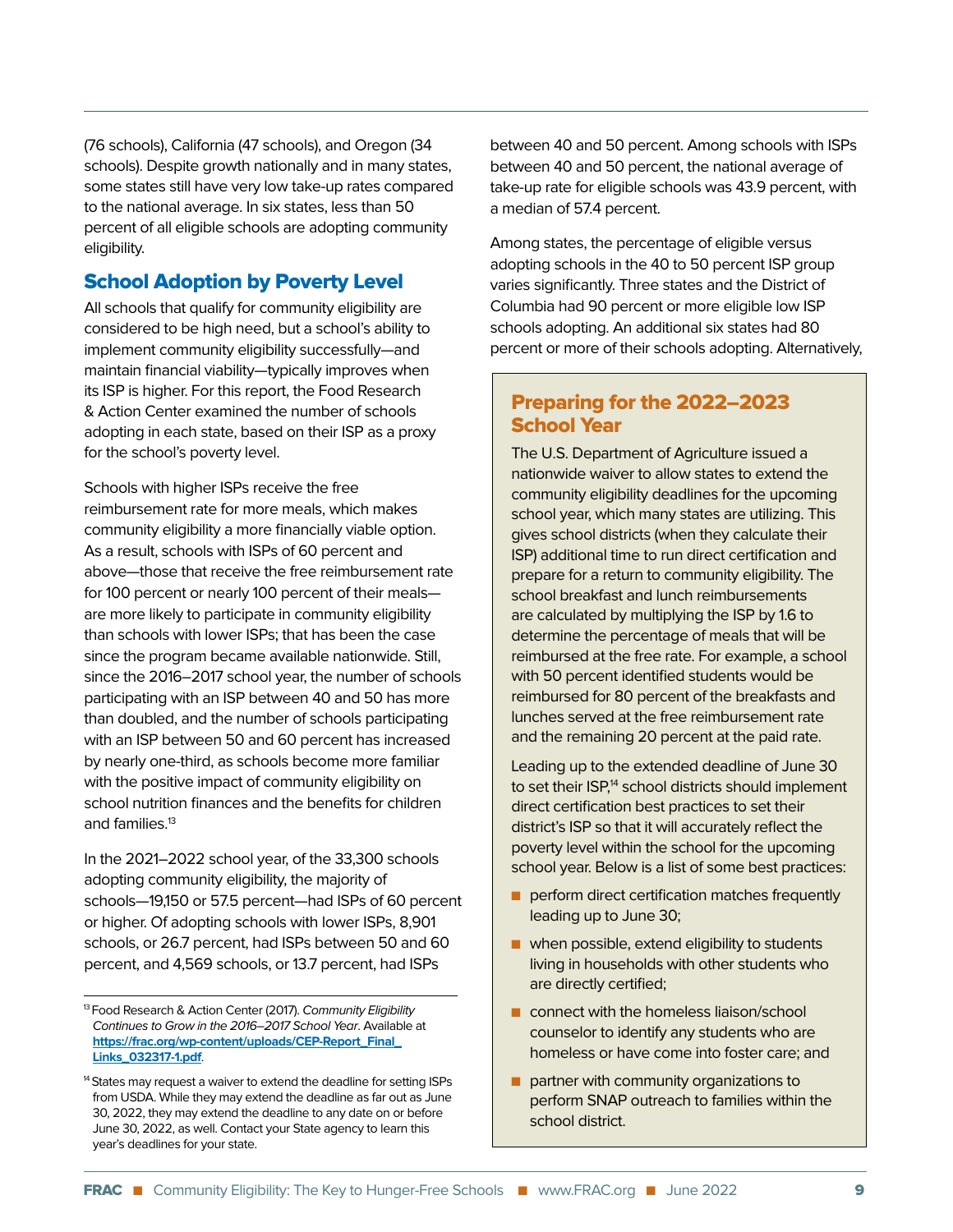14 states had less than 30 percent of their eligible low-ISP schools adopting, with Kansas, Nebraska, Iowa, and New Hampshire all with fewer than 10 percent of eligible low-ISP schools adopting.

#### Student Enrollment

The reach of community eligibility is most evident in the number of students impacted. In the 2021–2022 school year, 16.2 million students attend schools that have adopted the Community Eligibility Provision; this is up from 15.9 million in the 2020–2021 school year. California and Texas have the most children attending schools that are adopting community eligibility, with approximately 2.2 million and 2.1 million in each state, respectively. Nationally, more than 1 in 4 students attending a school that is adopting community eligibility lives in California or Texas.

Eighteen states have seen increases in the number of students in community eligibility schools in the 2021–2022 school year. The states that saw the biggest increases in the number of enrolled students are Virginia and Alabama, having added over 127,000 and nearly 121,000 students, respectively. Massachusetts, Washington, and New York had significant increases relative to other states as well, adding over 56,000, nearly 37,000, and over 36,000, respectively.

Unfortunately, 31 states saw decreases in student enrollment numbers in community eligibility schools in the 2021–2022 school year. Twenty-four states saw decreases of more than 1,000 students, and eight states had decreases of more than 10,000 students. The state that saw the most dramatic decrease was North Carolina, which saw a decrease of more than 48,000 students, or 10.4 percent, from the 2020–2021 school year. California, Texas, Arizona, and Nevada all had significant decreases as well, with nearly 33,000, nearly 23,000, nearly 23,000, and nearly 22,000, respectively. While some of these states saw schools fall out of community eligibility, many attribute these losses to overall drops in student enrollment statewide as a result of the COVID-19 pandemic.

#### Community Eligibility: A Key Strategy for Next School Year

In March 2020, Congress gave USDA nationwide waiver authority to ensure meal access and support child nutrition program operations during the pandemic. USDA issued a series of school nutrition waivers that



granted schools various flexibilities, including offering breakfasts, lunches, snacks, and suppers to all students free of charge regardless of their family income. Over the past two school years, these waivers have continued in various forms, allowing schools to offer meals free of charge to all students through the 2021–2022 school year. However, USDA's authority to grant these waivers ends on June 30, 2022. Without Congressional action, schools will return to pre-pandemic school nutrition operations for the upcoming 2022–2023 school year.

The past two years have highlighted the success and importance of offering healthy school meals to all students free of charge. The waiver expiration may end this reality for some schools, but community eligibility offers many schools and school districts across the country the opportunity to continue offering free meals to all students. For schools with ISPs of 40 percent or higher, community eligibility provides an excellent opportunity to continue providing students free meals as they have been since March 2020. For this reason, it has never been more important for schools and districts to consider adopting community eligibility for the upcoming school year.

Many states have applied for waivers from USDA to extend the annual community eligibility deadlines, allowing schools and districts more time to calculate their ISP and make considerations before adopting. Eligible school districts can contact their State agencies for this year's deadlines and should consider community eligibility in order to continue serving healthy meals to all students free of charge in the upcoming school year and beyond.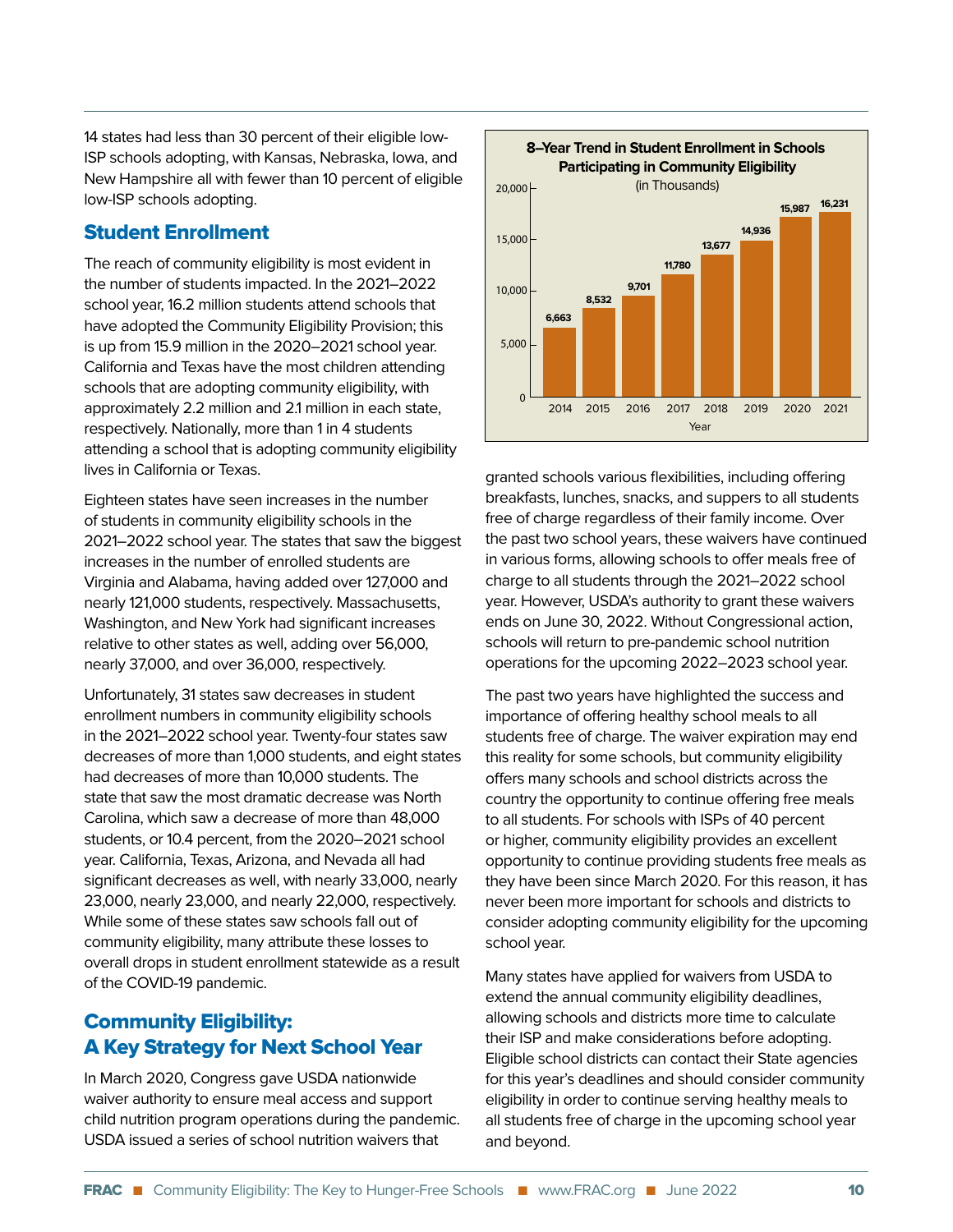#### Making Investments in Community Eligibility

In spring 2022, the U.S. Department of Agriculture released a Community Eligibility Provision Characteristics Study in the 2016–2017 school year. The report found that many schools and districts participating in community eligibility saw increased meal participation and federal reimbursements, an increase in average daily attendance, the elimination of unpaid school meal fees, and reduced stigma for low-income students.15

The report also found that the vast majority of districts, 76 percent, had implemented community eligibility district-wide. The most often cited concerns among eligible non-participating districts involved district-wide ISPs and the financial viability of using the current multiplier, with 51 percent of eligible non-participating school districts reporting that increasing the 1.6 multiplier would make community eligibility more appealing.

The report's findings support the need for additional investments to bolster the adoption rates of community eligibility: increasing the multiplier that determines the

amount of federal reimbursement a school receives from 1.6 to 2.5 for all schools and lowering the eligibility threshold from 40 percent to 25 percent would help eliminate financial barriers and make more high-need schools eligible to participate. These investments would make community eligibility a financially viable option for more high-need schools and increase the number of students experiencing the educational and health benefits linked to healthy school meals for all.<sup>16</sup>

As Congress considers ways to strengthen and improve community eligibility, they should increase the multiplier, lower the eligibility threshold, and create a statewide community eligibility option in any legislative package that moves forward with child nutrition provisions.

Read **[FRAC's summary of the characteristics study](https://frac.org/wp-content/uploads/USDA-CEP-Study-Summary-6-2.pdf)** for a more detailed analysis, and review these **[fact](https://frac.org/research/resource-library/bbb-cn-fact-sheets-and-tech-notes)  [sheets](https://frac.org/research/resource-library/bbb-cn-fact-sheets-and-tech-notes)** to learn more about the expected impact of the community eligibility investments described above in each state.

#### Medicaid Direct Certification

The Healthy, Hunger-Free Kids Act of 2010 authorized demonstration projects to use Medicaid data for direct certification. The statute requires that students be enrolled in Medicaid and belong to a family whose income, as defined by Medicaid, is below 133 percent of the federal poverty level $17$  in order to use Medicaid data to directly certify a student to receive free school meals.

In 2016, the U.S. Department of Agriculture issued a request for proposals for states to be included in a demonstration project that allowed direct certification for free and reduced-price school meals using Medicaid income data.

Illinois, Kentucky, New York, and Pennsylvania are able to directly certify children for free school meals based on participation in Medicaid and an income test. Additional states (California, Connecticut, Florida, Indiana, Iowa, Massachusetts, Michigan, Nebraska, Nevada, Texas, Utah, Virginia, Washington, West Virginia, and Wisconsin) are using Medicaid data and an income test to directly certify children for free or reduced-price school meals.18

In 2021, the USDA reopened their request for proposals for states to be included in the Medicaid Direct Certification Demonstration Project, approving eight states to begin participating in the 2022–2023 school year: Alabama, Kansas, Louisiana, Maryland, Minnesota, North Carolina, and South Carolina. Illinois was also approved to add reduced-price direct certification through Medicaid; as noted above, they have been using Medicaid to directly certify students for free meals only.

States may also apply to begin participating in the 2023–2024 school year. The deadline to apply is September 30, 2022. The Food Research & Action Center encourages states to apply so they can benefit from the demonstration project's positive impact on [children, families, and schools. L](https://www.fns.usda.gov/cn/direct-certification-medicaid-demonstration-project)e[arn more by reading](https://frac.org/wp-content/uploads/Medicaid-Direct-Cert-Demonstration-Project-RFP.pdf) **USDA's Request for Proposals** or **reviewing FRAC's [summary](https://frac.org/wp-content/uploads/Medicaid-Direct-Cert-Demonstration-Project-RFP.pdf)**.

<sup>17</sup> As defined in section 673(2) of the Community Services Block Grant Act (42 U.S.C. 9902(2).

<sup>15</sup> USDA Food and Nutrition Service (2022). USDA Community Eligibility Provision Characteristics Study, SY 2016–17. Available at: **[https://www.fns.](https://www.fns.usda.gov/cn/usda-cep-characteristics-study-sy-2016-17#:~:text=This%20Community%20Eligibility%20Provision%20(CEP,about%20the%20impact%20of%20CEP) [usda.gov/cn/usda-cep-characteristics-study-sy-2016-17#:~:text=This%20Community%20Eligibility%20Provision%20\(CEP,about%20the%20](https://www.fns.usda.gov/cn/usda-cep-characteristics-study-sy-2016-17#:~:text=This%20Community%20Eligibility%20Provision%20(CEP,about%20the%20impact%20of%20CEP) [impact%20of%20CEP](https://www.fns.usda.gov/cn/usda-cep-characteristics-study-sy-2016-17#:~:text=This%20Community%20Eligibility%20Provision%20(CEP,about%20the%20impact%20of%20CEP)**.

<sup>16</sup> Food Research & Action Center (2019). School Meals are Essential for Student Health and Learning. Available at **[https://frac.org/wp-content/](https://frac.org/wp-content/uploads/School-Meals-are-Essential-Health-and-Learning_FNL.pdf) [uploads/School-Meals-are-Essential-Health-and-Learning\\_FNL.pdf](https://frac.org/wp-content/uploads/School-Meals-are-Essential-Health-and-Learning_FNL.pdf)**.

<sup>&</sup>lt;sup>18</sup> It is worth noting that if a child can be directly certified for free school meals through the Supplemental Nutrition Assistance Program, Temporary Assistance for Needy Families program, Food Distribution Program on Indian Reservations, foster care, Head Start, or through being migrant or homeless, that certification always will take precedence over Medicaid direct certification.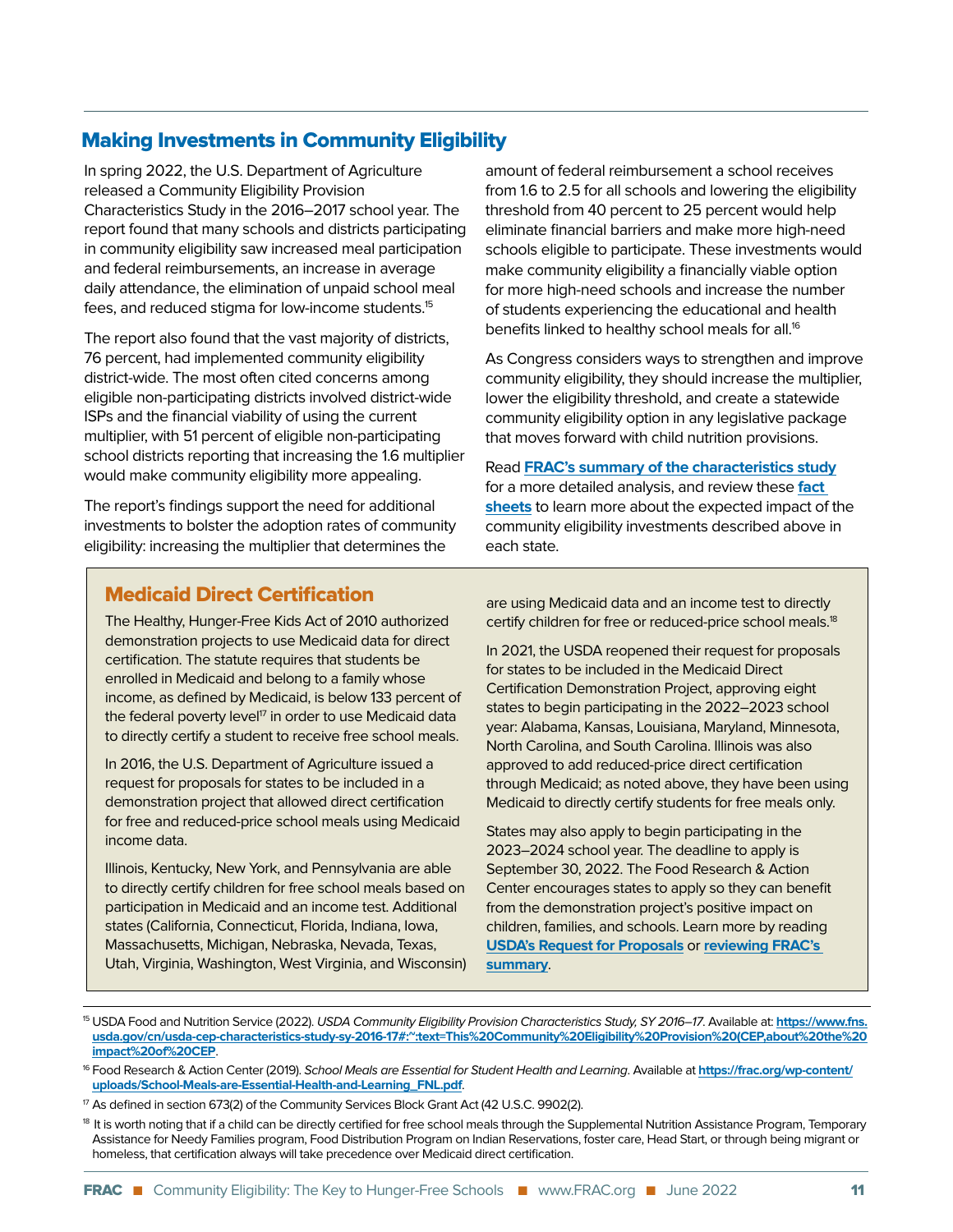## Conclusion

Community eligibility allows high-need schools and districts to meet the nutritional needs of the many students they serve. The option creates hunger-free schools by ensuring that all students have access to the nutritious school breakfasts and lunches needed to be well-nourished and ready to learn, and it allows school nutrition departments to use their limited resources to provide nutritious and appealing meals by streamlining administrative requirements.

As the nation recovers from the COVID-19 pandemic, community eligibility offers an important opportunity for schools to continue to serve nutritious breakfasts

and lunches at no charge to all students in high-need schools. To increase the reach of community eligibility, states and school districts must work together to ensure that direct certification systems identify all students so that a school's identified student percentage accurately reflects the need within the school. Outreach and technical assistance by the U.S. Department of Agriculture, State agencies, and anti-hunger advocates also will be critical as schools consider the social, health, and financial benefits of community eligibility, with many considering implementation for the first time in the 2022–2023 school year as a way to maintain access to healthy school meals for all their students.

## Additional Resources

- **Direct Certification Improves Low-Income Student Access to School Meals: An Updated Guide to Direct [Certification](https://frac.org/wp-content/uploads/direct-cert-improves-low-income-school-meal-access.pdf)**
- [School District Strategies for Improving Direct Certification](https://frac.org/wp-content/uploads/School-District-Strategies-for-Improving-Direct-Certification.pdf)
- **n [CEP Financial Calculators](https://fraccep.org/)** (School districts and other stakeholders should use these tools to group schools strategically and to maximize the federal funding received.)
- [Community Eligibility: Making it Work With Lower ISPs](https://frac.org/wp-content/uploads/making-cep-work-with-lower-isps.pdf)

For more information and additional resources to help determine if community eligibility is a possibility for your school district, go to FRAC's **[Community Eligibility webpage](https://frac.org/community-eligibility)**.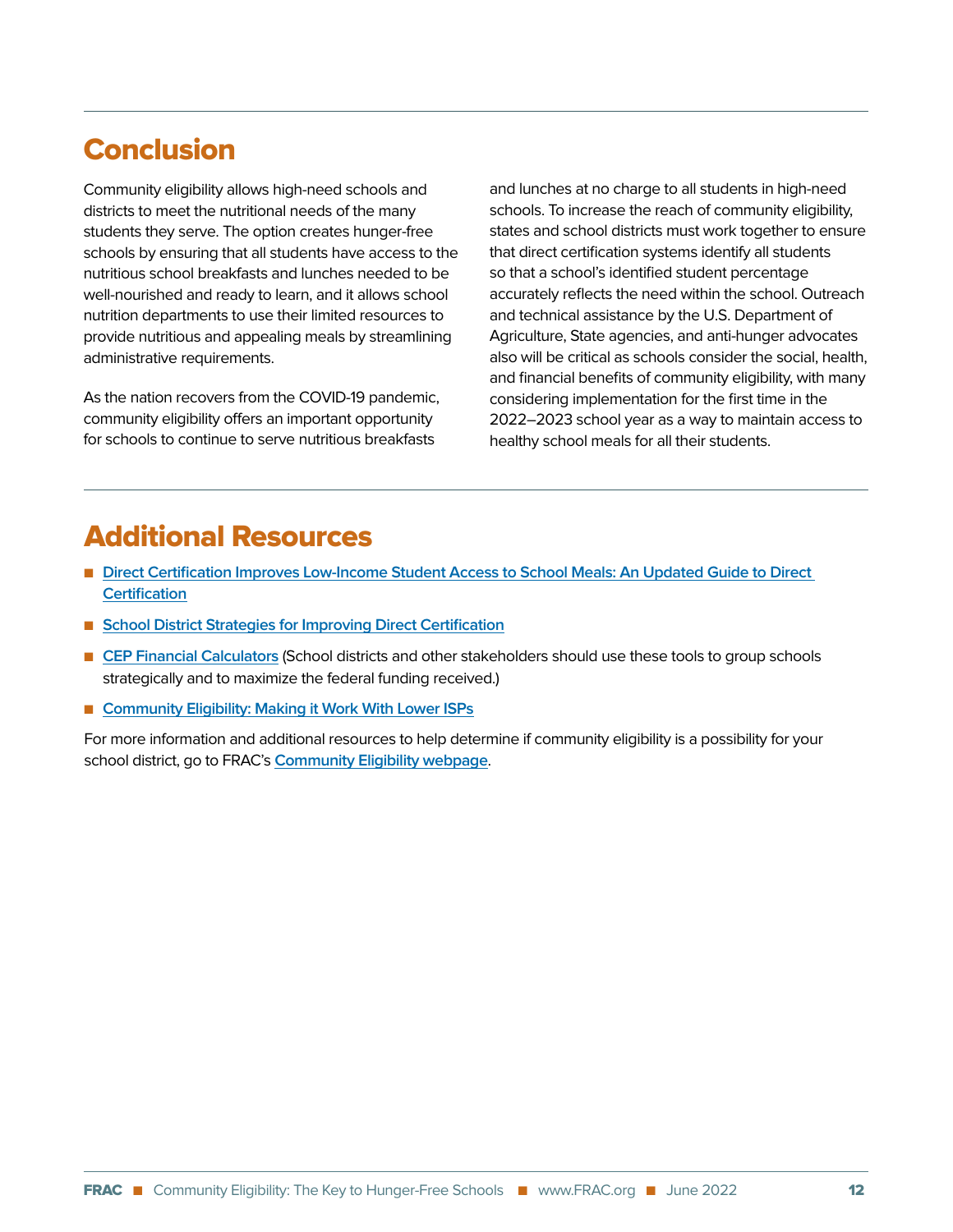### Technical Notes

The Food Research & Action Center (FRAC) obtained information on schools that were approved to operate under community eligibility in the 2021–2022 school year from State education agencies or entities at the state level that administer the federal school nutrition programs. Between November 2021 and April 2022, FRAC collected these data:

- $\blacksquare$  school name;
- $\blacksquare$  school district name:
- identified student percentage (ISP);
- $\blacksquare$  participation in community eligibility as an individual school, part of a group, or a whole district; and
- n enrollment.

FRAC followed up with State education agencies for data clarifications, and when necessary, to obtain missing data. FRAC also gave agencies an opportunity to review the data in the tables in this report before it was published.

Under federal law, states are required to publish, by May 1 of each year, a list of schools and districts with ISPs of at least 40 percent and those with ISPs between 30 and just under 40 percent (near-eligible schools and districts). For the 2021–2022 school year, this deadline was extended by USDA to June 30, 2021, in order to grant flexibility to State agencies during the COVID-19 pandemic. FRAC compared this published list to the lists of approved schools, and compiled a universe of eligible and approved schools and districts in the 2021–2022 school year. When compiling the universe of eligible schools, FRAC treated a district as eligible if it contained at least one eligible school. FRAC treated a school as eligible if it appeared on a state's published list of eligible schools. In addition, schools that were missing from a state's list of eligible schools, but appeared on its list of adopting schools were treated as eligible.

Similar to last year, FRAC gave the states the option to report both eligible and adopting schools in the fall data collection. This gave states the opportunity to update their eligible schools list to reflect any school closures or consolidations. Sixteen states—Connecticut, District of Columbia, Illinois, Kansas, Louisiana, Michigan,

Mississippi, Montana, Nevada, New Hampshire, Ohio, Rhode Island, South Carolina, Texas, West Virginia, and Wyoming—chose to provide both eligible and adopting schools for this analysis.

There are two circumstances under which a school might be able to adopt community eligibility even if it did not appear on a state's list of eligible schools:

- 1. The U.S. Department of Agriculture permitted states to base their May published lists on proxy data readily available to them. Proxy data are merely an indicator of potential eligibility, not the basis for eligibility. Districts must submit more accurate information, which may be more complete, more recent, or both, when applying to adopt community eligibility.
- 2. A school can participate as a member of an adopting group (part or all of a district). A group's eligibility is based on the ISP for the group as a whole.

The lists obtained from State education agencies indicated whether schools have elected to adopt community eligibility, the ISP the schools use to determine the federal reimbursement for meals served, and the total number of students attending each adopting school.

USDA issued child nutrition waivers for the 2021–2022 school year that allowed school districts to operate the Seamless Summer Option of the National School Lunch Program, and that waived the area eligibility requirement, thus allowing meals to be offered at no charge to all students. With 90 percent of school nutrition departments operating under this waiver, most school districts and schools that were approved to adopt community eligibility actually provided meals during the 2021–2022 school year through the Seamless Summer Option waivers.

The following states had schools that did not provide student enrollment numbers:

- **n** 17 schools in Alabama
- $\blacksquare$  three schools in Alaska
- n one school in Colorado
- n one school in Idaho
- $\blacksquare$  two schools in Kentucky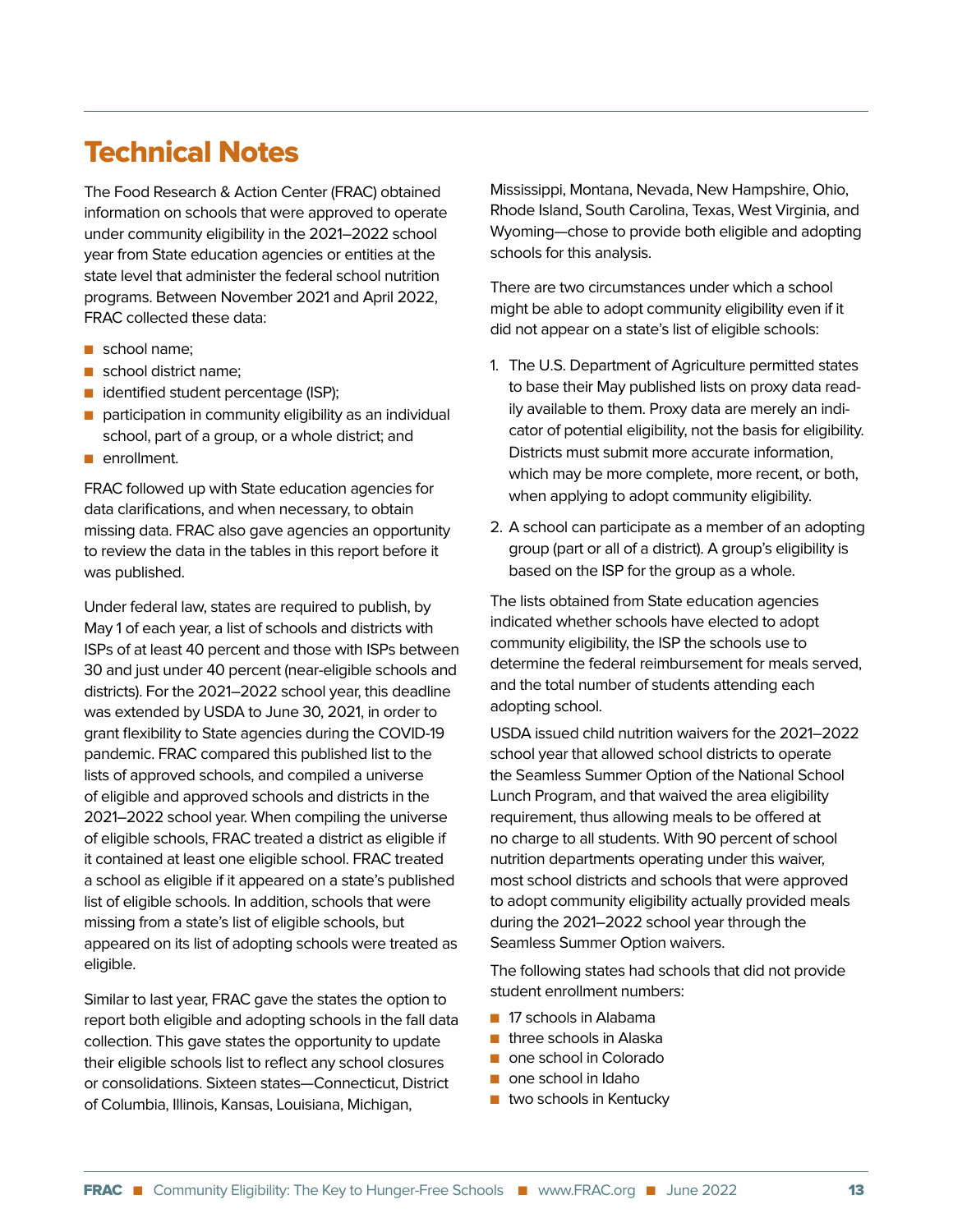- $\blacksquare$  four schools in Louisiana
- 75 schools in Maine
- n one school in Maryland
- $\blacksquare$  one school in Montana
- n one school in North Carolina
- $\blacksquare$  two schools in Oregon
- $\blacksquare$  three schools in Tennessee

Some states did not provide the identified student percentage used by adopting community eligibility schools to calculate federal reimbursements for meals served, often referred to as the "claiming ISP" or "grouped ISP." For these schools, the ISPs are shown as N/A in the database:

- 75 schools in Maine
- **n** 17 schools in Texas

Some states reported schools' free claiming percentages (ISP multiplied by 1.6) as 100 percent, so it is impossible to know the exact grouped ISP. It can be determined that the school is participating in community eligibility with an ISP of 62.5 percent or above. In these cases, 62.5 percent was used in the database:

- 1,628 schools in California
- 218 schools in Connecticut
- 20 schools in Iowa
- 383 schools in Kentucky
- **n** 229 schools in Missouri
- $\blacksquare$  10 schools in Nebraska
- 444 schools in North Carolina
- 403 schools in Ohio
- **n** 709 schools in Pennsylvania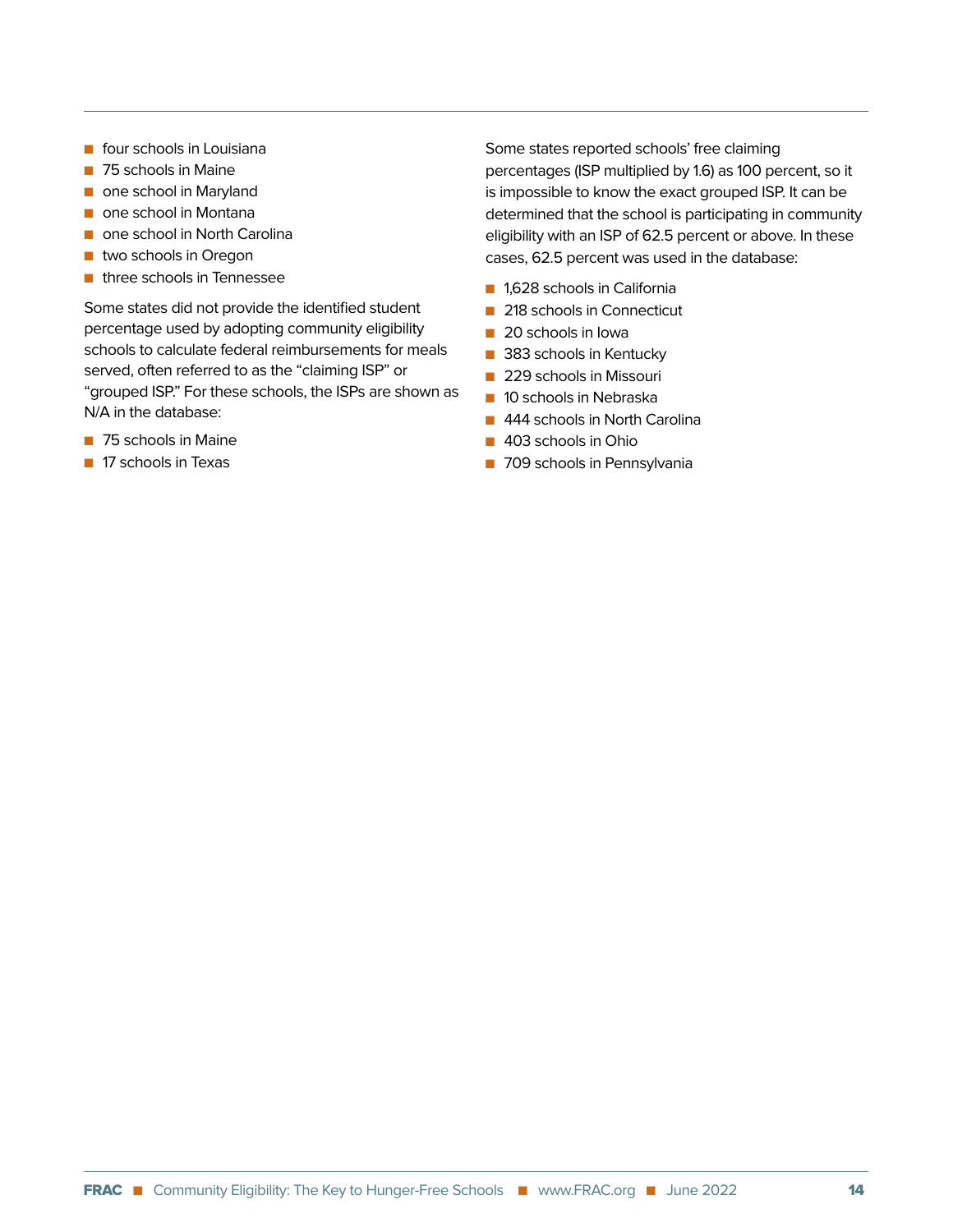#### TABLE 1: Community Eligibility Provision (CEP) Take-Up Rate in School Districts for School Years (SY) 2020–20211 and 2021–2022

| <b>State</b>         | <b>Eligible</b><br>for CEP<br>SY 2020-2021 | <b>Adopting CEP</b><br>SY 2020-2021 | Percentage<br><b>Adopting CEP</b><br>of Total Eligible<br>SY 2020-2021 | <b>Eligible</b><br>for CEP<br>SY 2021-2022 | <b>Adopting CEP</b><br>SY 2021-2022 | Percentage<br><b>Adopting CEP of</b><br><b>Total Eligible</b><br>SY 2021-2022 |
|----------------------|--------------------------------------------|-------------------------------------|------------------------------------------------------------------------|--------------------------------------------|-------------------------------------|-------------------------------------------------------------------------------|
| Alabama <sup>2</sup> | 83                                         | 55                                  | 66.3%                                                                  | 76                                         | 58                                  | 76.3%                                                                         |
| Alaska               | 41                                         | 34                                  | 82.9%                                                                  | 43                                         | 33                                  | 76.7%                                                                         |
| Arizona <sup>3</sup> | 263                                        | 184                                 | 70.0%                                                                  | 261                                        | 179                                 | 68.6%                                                                         |
| Arkansas             | 171                                        | 75                                  | 43.9%                                                                  | 116                                        | 73                                  | 62.9%                                                                         |
| California           | 903                                        | 380                                 | 42.1%                                                                  | 677                                        | 384                                 | 56.7%                                                                         |
| Colorado             | 69                                         | 23                                  | 33.3%                                                                  | 71                                         | 24                                  | 33.8%                                                                         |
| Connecticut          | 77                                         | 55                                  | 71.4%                                                                  | 57                                         | 54                                  | 94.7%                                                                         |
| Delaware             | 23                                         | 19                                  | 82.6%                                                                  | 25                                         | 20                                  | 80.0%                                                                         |
| District of Columbia | 41                                         | 37                                  | 90.2%                                                                  | 43                                         | 42                                  | 97.7%                                                                         |
| Florida              | 294                                        | 200                                 | 68.0%                                                                  | 316                                        | 203                                 | 64.2%                                                                         |
| Georgia              | 131                                        | 107                                 | 81.7%                                                                  | 150                                        | 109                                 | 72.7%                                                                         |
| Hawaii               | 12                                         | 11                                  | 91.7%                                                                  | 13                                         | 13                                  | 100.0%                                                                        |
| Idaho <sup>4</sup>   | 51                                         | 23                                  | 45.1%                                                                  | 30                                         | 23                                  | 76.7%                                                                         |
| <b>Illinois</b>      | 706                                        | 290                                 | 41.1%                                                                  | 523                                        | 298                                 | 57.0%                                                                         |
| Indiana              | 259                                        | 113                                 | 43.6%                                                                  | 278                                        | 113                                 | 40.6%                                                                         |
| lowa                 | 115                                        | 22                                  | 19.1%                                                                  | 112                                        | 21                                  | 18.8%                                                                         |
| Kansas               | 110                                        | 10                                  | 9.1%                                                                   | 78                                         | 4                                   | 5.1%                                                                          |
| Kentucky             | 174                                        | 166                                 | 95.4%                                                                  | 172                                        | 166                                 | 96.5%                                                                         |
| Louisiana            | 133                                        | 125                                 | 94.0%                                                                  | 129                                        | 123                                 | 95.3%                                                                         |
| Maine                | 104                                        | 29                                  | 27.9%                                                                  | 49                                         | 28                                  | 57.1%                                                                         |
| Maryland             | 22                                         | 16                                  | 72.7%                                                                  | 29                                         | 17                                  | 58.6%                                                                         |
| Massachusetts        | 139                                        | 103                                 | 74.1%                                                                  | 156                                        | 99                                  | 63.5%                                                                         |
| Michigan             | 720                                        | 405                                 | 56.3%                                                                  | 606                                        | 408                                 | 67.3%                                                                         |
| Minnesota            | 158                                        | 69                                  | 43.7%                                                                  | 150                                        | 66                                  | 44.0%                                                                         |
| Mississippi          | 161                                        | 75                                  | 46.6%                                                                  | 89                                         | 73                                  | 82.0%                                                                         |
| Missouri             | 224                                        | 103                                 | 46.0%                                                                  | 156                                        | 104                                 | 66.7%                                                                         |
| Montana              | 66                                         | 57                                  | 86.4%                                                                  | 65                                         | 53                                  | 81.5%                                                                         |
| Nebraska             | 104                                        | 29                                  | 27.9%                                                                  | 115                                        | 22                                  | 19.1%                                                                         |
| Nevada               | 25                                         | 21                                  | 84.0%                                                                  | 23                                         | 19                                  | 82.6%                                                                         |
| New Hampshire        | 9                                          | $\mathsf{3}$                        | 33.3%                                                                  | 5                                          | $\mathbf{O}$                        | 0.0%                                                                          |
| New Jersey           | 160                                        | 83                                  | 51.9%                                                                  | 137                                        | 79                                  | 57.7%                                                                         |
| New Mexico           | 142                                        | 125                                 | 88.0%                                                                  | 139                                        | 121                                 | 87.1%                                                                         |
| New York             | 588                                        | 465                                 | 79.1%                                                                  | 598                                        | 471                                 | 78.8%                                                                         |
| North Carolina       | 141                                        | 104                                 | 73.8%                                                                  | 156                                        | 101                                 | 64.7%                                                                         |

CONTINUED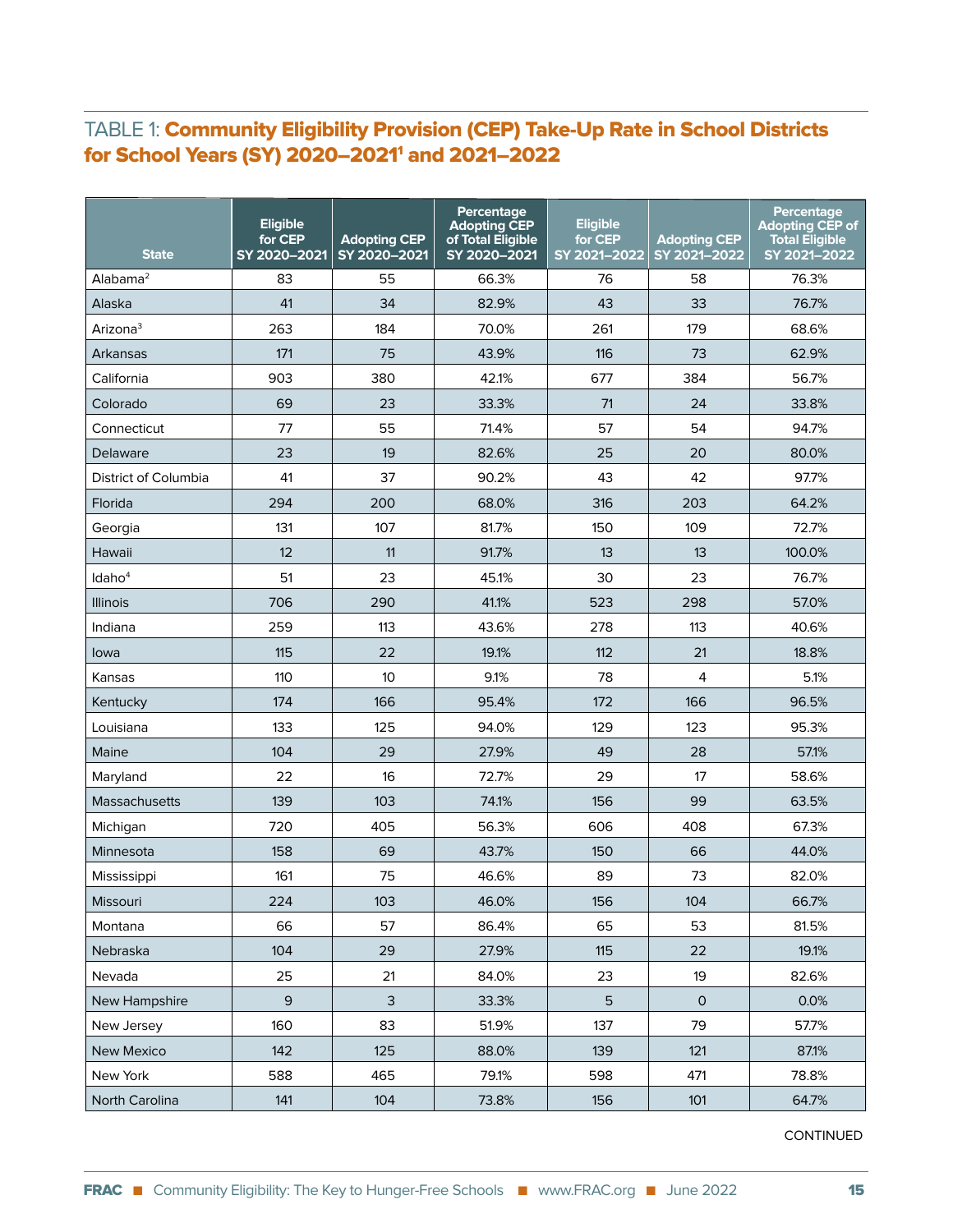#### TABLE 1: Community Eligibility Provision (CEP) Take-Up Rate in School Districts for School Years (SY) 2020–20211 and 2021–2022

| <b>State</b>      | <b>Eligible</b><br>for CEP<br>SY 2020-2021 | <b>Adopting CEP</b><br>SY 2020-2021 | Percentage<br><b>Adopting CEP</b><br>of Total Eligible<br>SY 2020-2021 | <b>Eligible</b><br>for CEP<br>SY 2021-2022 | <b>Adopting CEP</b><br>SY 2021-2022 | Percentage<br><b>Adopting CEP of</b><br><b>Total Eligible</b><br>SY 2021-2022 |
|-------------------|--------------------------------------------|-------------------------------------|------------------------------------------------------------------------|--------------------------------------------|-------------------------------------|-------------------------------------------------------------------------------|
| North Dakota      | 26                                         | 23                                  | 88.5%                                                                  | 25                                         | 24                                  | 96.0%                                                                         |
| Ohio              | 477                                        | 331                                 | 69.4%                                                                  | 421                                        | 343                                 | 81.5%                                                                         |
| Oklahoma          | 188                                        | 109                                 | 58.0%                                                                  | 205                                        | 110                                 | 53.7%                                                                         |
| Oregon            | 137                                        | 91                                  | 66.4%                                                                  | 206                                        | 88                                  | 42.7%                                                                         |
| Pennsylvania      | 403                                        | 243                                 | 60.3%                                                                  | 329                                        | 248                                 | 75.4%                                                                         |
| Rhode Island      | 22                                         | 9                                   | 40.9%                                                                  | 20                                         | 9                                   | 45.0%                                                                         |
| South Carolina    | 80                                         | 61                                  | 76.3%                                                                  | 81                                         | 63                                  | 77.8%                                                                         |
| South Dakota      | 46                                         | 29                                  | 63.0%                                                                  | 42                                         | 32                                  | 76.2%                                                                         |
| Tennessee         | 190                                        | 97                                  | 51.1%                                                                  | 131                                        | 97                                  | 74.0%                                                                         |
| Texas             | 911                                        | 489                                 | 53.7%                                                                  | 926                                        | 490                                 | 52.9%                                                                         |
| <b>Utah</b>       | 15                                         | 14                                  | 93.3%                                                                  | 17                                         | 14                                  | 82.4%                                                                         |
| Vermont           | 31                                         | 19                                  | 61.3%                                                                  | 28                                         | 18                                  | 64.3%                                                                         |
| Virginia          | 132                                        | 98                                  | 74.2%                                                                  | 125                                        | 123                                 | 98.4%                                                                         |
| Washington        | 160                                        | 100                                 | 62.5%                                                                  | 178                                        | 108                                 | 60.7%                                                                         |
| West Virginia     | 55                                         | 54                                  | 98.2%                                                                  | 58                                         | 54                                  | 93.1%                                                                         |
| Wisconsin         | 245                                        | 117                                 | 47.8%                                                                  | 243                                        | 114                                 | 46.9%                                                                         |
| Wyoming           | 9                                          | 8                                   | 88.9%                                                                  | 8                                          | 7                                   | 87.5%                                                                         |
| <b>U.S. Total</b> | 9,546                                      | 5,508                               | 57.7%                                                                  | 8,686                                      | 5,543                               | 63.8%                                                                         |

1 For the 2020–2021 school year data, school districts are defined as eligible if they include at least one school with an ISP of 40 percent or higher, or at least one school has already adopted community eligibility. For the 2021–2022 school year data, school districts are defined as eligible if they include at least one school with an ISP of 40 percent or higher, or at least one school has already adopted community eligibility.

<sup>2</sup> Alabama's eligibility and participation data for the 2020–2021 school year has been updated by the State agency since the publication of Community Eligibility: The Key to Hunger-Free Schools, 2020–2021. Data in this table reflects these changes.

<sup>3</sup> Arizona's eligibility data for the 2020–2021 school year has been updated by the State agency since the publication of Community Eligibility: The Key to Hunger-Free Schools, 2020–2021. Data in this table reflects these changes.

4 Idaho's eligibility data for the 2020–2021 school year has been updated by the State agency since the publication of Community Eligibility: The Key to Hunger-Free Schools, 2020–2021. Data in this table reflects these changes.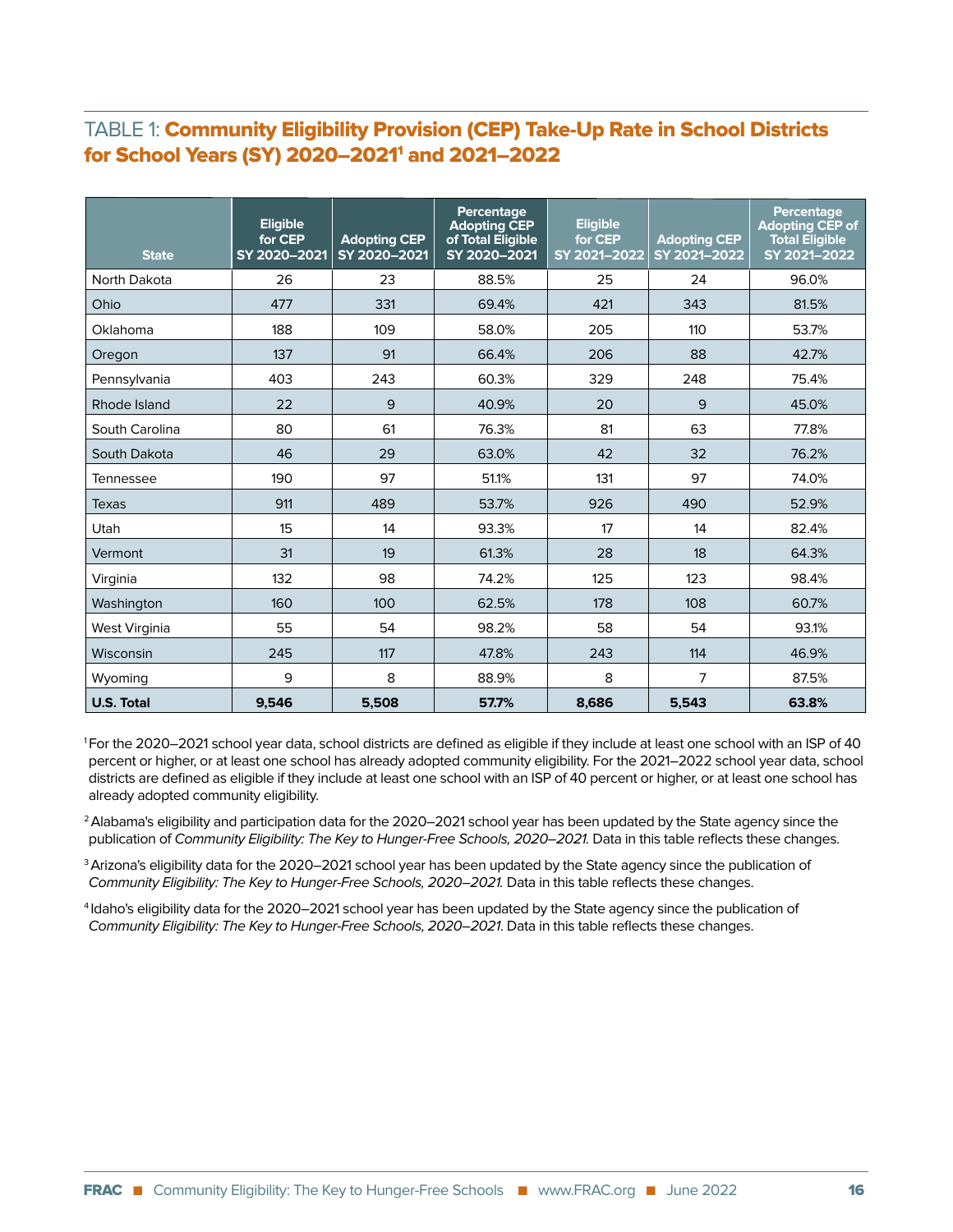#### TABLE 2: Community Eligibility Provision (CEP) Take-Up Rate in Schools for School Years (SY) 2020–2021<sup>1</sup> and 2021–2022

| <b>State</b>          | <b>Eligible</b><br>for CEP<br>SY 2020-2021 | <b>Adopting CEP</b><br>SY 2020-2021 | Percentage<br><b>Adopting CEP</b><br>of Total Eligible<br>SY 2020-2021 | <b>Eligible</b><br>for CEP<br>SY 2021-2022 | <b>Adopting CEP</b><br>SY 2021-2022 | Percentage<br><b>Adopting CEP of</b><br><b>Total Eligible</b><br>SY 2021-2022 |
|-----------------------|--------------------------------------------|-------------------------------------|------------------------------------------------------------------------|--------------------------------------------|-------------------------------------|-------------------------------------------------------------------------------|
| Alabama <sup>2</sup>  | 698                                        | 454                                 | 65.0%                                                                  | 672                                        | 490                                 | 72.9%                                                                         |
| Alaska                | 236                                        | 216                                 | 91.5%                                                                  | 240                                        | 208                                 | 86.7%                                                                         |
| Arizona <sup>3</sup>  | 707                                        | 500                                 | 70.7%                                                                  | 774                                        | 493                                 | 63.7%                                                                         |
| Arkansas              | 463                                        | 255                                 | 55.1%                                                                  | 400                                        | 259                                 | 64.8%                                                                         |
| California            | 5,936                                      | 3,777                               | 63.6%                                                                  | 4,952                                      | 3,730                               | 75.3%                                                                         |
| Colorado              | 346                                        | 108                                 | 31.2%                                                                  | 429                                        | 100                                 | 23.3%                                                                         |
| Connecticut           | 493                                        | 426                                 | 86.4%                                                                  | 434                                        | 420                                 | 96.8%                                                                         |
| Delaware              | 123                                        | 116                                 | 94.3%                                                                  | 119                                        | 114                                 | 95.8%                                                                         |
| District of Columbia  | 170                                        | 166                                 | 97.6%                                                                  | 184                                        | 183                                 | 99.5%                                                                         |
| Florida               | 2,796                                      | 1.440                               | 51.5%                                                                  | 2,955                                      | 1,462                               | 49.5%                                                                         |
| Georgia               | 948                                        | 819                                 | 86.4%                                                                  | 1,090                                      | 873                                 | 80.1%                                                                         |
| Hawaii                | 113                                        | 80                                  | 70.8%                                                                  | 115                                        | 106                                 | 92.2%                                                                         |
| Idaho <sup>4</sup>    | 134                                        | 62                                  | 46.3%                                                                  | 84                                         | 64                                  | 76.2%                                                                         |
| <b>Illinois</b>       | 2,766                                      | 1,693                               | 61.2%                                                                  | 2,340                                      | 1,823                               | 77.9%                                                                         |
| Indiana               | 879                                        | 515                                 | 58.6%                                                                  | 957                                        | 506                                 | 52.9%                                                                         |
| Iowa                  | 378                                        | 177                                 | 46.8%                                                                  | 382                                        | 176                                 | 46.1%                                                                         |
| Kansas                | 514                                        | 44                                  | 8.6%                                                                   | 223                                        | 31                                  | 13.9%                                                                         |
| Kentucky              | 1,102                                      | 1,060                               | 96.2%                                                                  | 1,107                                      | 1,061                               | 95.8%                                                                         |
| Louisiana             | 1,163                                      | 1,087                               | 93.5%                                                                  | 1,145                                      | 1,095                               | 95.6%                                                                         |
| Maine                 | 231                                        | 73                                  | 31.6%                                                                  | 104                                        | 75                                  | 72.1%                                                                         |
| Maryland              | 387                                        | 364                                 | 94.1%                                                                  | 443                                        | 357                                 | 80.6%                                                                         |
| <b>Massachusetts</b>  | 823                                        | 720                                 | 87.5%                                                                  | 818                                        | 718                                 | 87.8%                                                                         |
| Michigan              | 2,218                                      | 1,466                               | 66.1%                                                                  | 1,951                                      | 1,468                               | 75.2%                                                                         |
| Minnesota             | 312                                        | 153                                 | 49.0%                                                                  | 296                                        | 150                                 | 50.7%                                                                         |
| Mississippi           | 689                                        | 390                                 | 56.6%                                                                  | 413                                        | 376                                 | 91.0%                                                                         |
| Missouri              | 720                                        | 432                                 | 60.0%                                                                  | 552                                        | 433                                 | 78.4%                                                                         |
| Montana               | 171                                        | 154                                 | 90.1%                                                                  | 166                                        | 147                                 | 88.6%                                                                         |
| Nebraska              | 274                                        | 43                                  | 15.7%                                                                  | 368                                        | 45                                  | 12.2%                                                                         |
| Nevada                | 433                                        | 399                                 | 92.1%                                                                  | 412                                        | 388                                 | 94.2%                                                                         |
| New Hampshire         | 19                                         | $\mathsf{3}$                        | 15.8%                                                                  | 13                                         | $\mathsf{O}$                        | 0.0%                                                                          |
| New Jersey            | 606                                        | 315                                 | 52.0%                                                                  | 528                                        | 319                                 | 60.4%                                                                         |
| <b>New Mexico</b>     | 630                                        | 574                                 | 91.1%                                                                  | 612                                        | 556                                 | 90.8%                                                                         |
| New York <sup>5</sup> | 3,890                                      | 3,633                               | 93.4%                                                                  | 3,289                                      | 3,021                               | 91.9%                                                                         |
| North Carolina        | 1,218                                      | 955                                 | 78.4%                                                                  | 1,302                                      | 879                                 | 67.5%                                                                         |

CONTINUED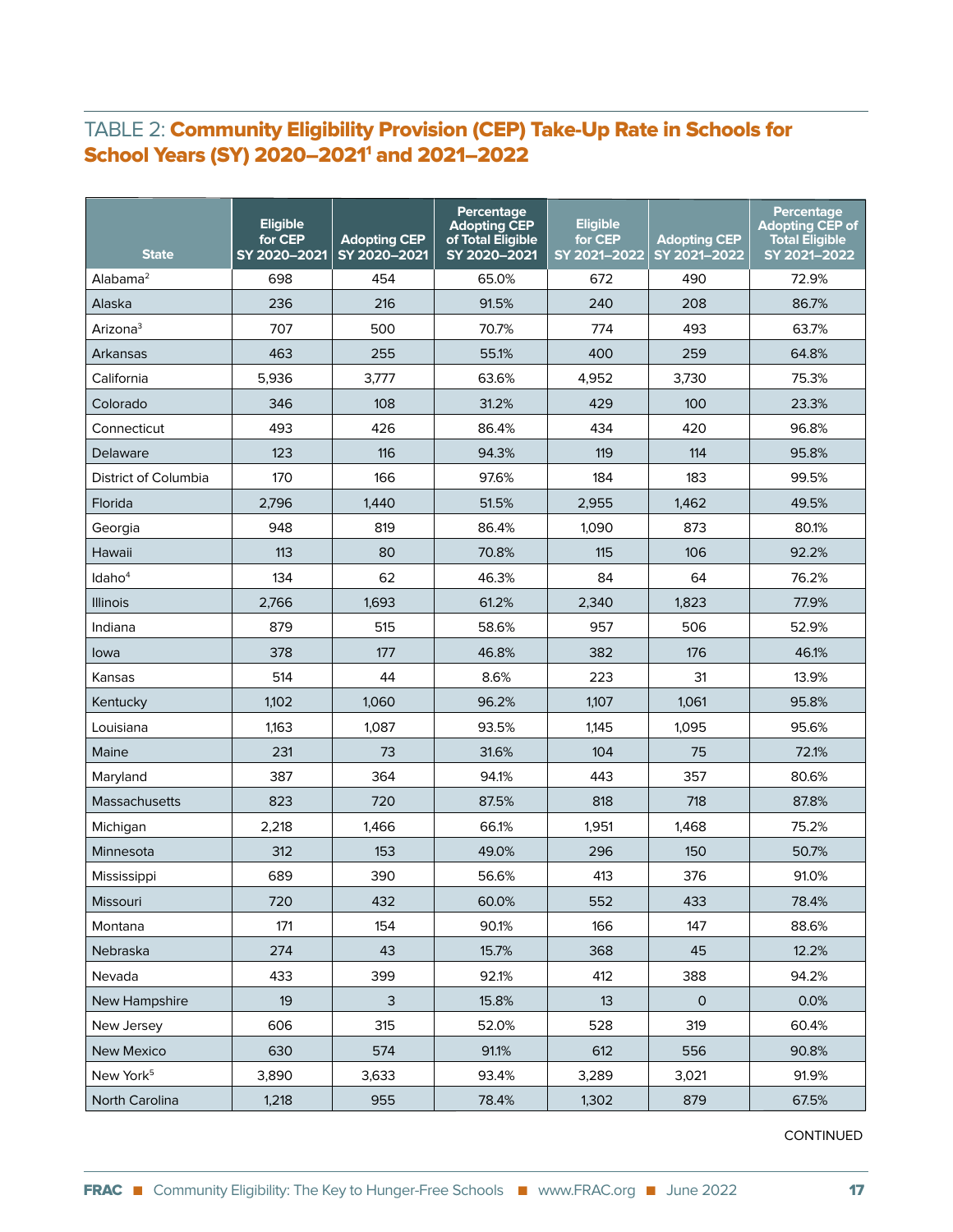#### TABLE 2: Community Eligibility Provision (CEP) Take-Up Rate in Schoolsfor School Years (SY) 2020–2021<sup>1</sup> and 2021–2022

| <b>State</b>         | <b>Eligible</b><br>for CEP<br>SY 2020-2021 | <b>Adopting CEP</b><br>SY 2020-2021 | Percentage<br><b>Adopting CEP</b><br>of Total Eligible<br>SY 2020-2021 | <b>Eligible</b><br>for CEP<br>SY 2021-2022 | <b>Adopting CEP</b><br>SY 2021-2022 | <b>Percentage</b><br><b>Adopting CEP of</b><br><b>Total Eligible</b><br>SY 2021-2022 |
|----------------------|--------------------------------------------|-------------------------------------|------------------------------------------------------------------------|--------------------------------------------|-------------------------------------|--------------------------------------------------------------------------------------|
| North Dakota         | 42                                         | 37                                  | 88.1%                                                                  | 38                                         | 37                                  | 97.4%                                                                                |
| Ohio                 | 1,273                                      | 1,025                               | 80.5%                                                                  | 1,205                                      | 1.062                               | 88.1%                                                                                |
| Oklahoma             | 483                                        | 306                                 | 63.4%                                                                  | 542                                        | 326                                 | 60.1%                                                                                |
| Oregon $6$           | 685                                        | 622                                 | 90.8%                                                                  | 904                                        | 588                                 | 65.0%                                                                                |
| Pennsylvania         | 1,496                                      | 1.171                               | 78.3%                                                                  | 1,212                                      | 1.172                               | 96.7%                                                                                |
| Rhode Island         | 91                                         | 61                                  | 67.0%                                                                  | 91                                         | 61                                  | 67.0%                                                                                |
| South Carolina       | 617                                        | 531                                 | 86.1%                                                                  | 634                                        | 538                                 | 84.9%                                                                                |
| South Dakota         | 134                                        | 102                                 | 76.1%                                                                  | 130                                        | 110                                 | 84.6%                                                                                |
| Tennessee            | 1,528                                      | 831                                 | 54.4%                                                                  | 974                                        | 845                                 | 86.8%                                                                                |
| Texas                | 5.666                                      | 3.700                               | 65.3%                                                                  | 5,852                                      | 3,740                               | 63.9%                                                                                |
| Utah                 | 58                                         | 54                                  | 93.1%                                                                  | 60                                         | 42                                  | 70.0%                                                                                |
| Vermont              | 81                                         | 56                                  | 69.1%                                                                  | 76                                         | 59                                  | 77.6%                                                                                |
| Virginia             | 1,210                                      | 782                                 | 64.6%                                                                  | 1,018                                      | 1,008                               | 99.0%                                                                                |
| Washington           | 639                                        | 394                                 | 61.7%                                                                  | 748                                        | 482                                 | 64.4%                                                                                |
| <b>West Virginia</b> | 598                                        | 558                                 | 93.3%                                                                  | 606                                        | 593                                 | 97.9%                                                                                |
| Wisconsin            | 752                                        | 494                                 | 65.7%                                                                  | 820                                        | 498                                 | 60.7%                                                                                |
| Wyoming              | 15                                         | 14                                  | 93.3%                                                                  | 14                                         | 13                                  | 92.9%                                                                                |
| <b>U.S. Total</b>    | 47,954                                     | 33,407                              | 69.7%                                                                  | 44,793                                     | 33,300                              | 74.3%                                                                                |

1 For the 2020–2021 school year data, schools are defined as eligible if they have an ISP of 40 percent or higher, or if they adopted community eligibility. For the 2021–2022 school year data, schools are defined as eligible if they have an ISP of 40 percent or higher, or if they adopted community eligibility.

 $^{\rm 2}$  Alabama's eligibility and participation data for the 2020–2021 school year has been updated by the State agency since the publication of Community Eligibility: The Key to Hunger-Free Schools, 2020–2021. Data in this table reflects these changes.

 $^3$  Arizona's eligibility data for the 2020–2021 school year has been updated by the State agency since the publication of Community Eligibility: The Key to Hunger-Free Schools, 2020–2021. Data in this table reflects these changes.

4 Idaho's eligibility data for the 2020–2021 school year has been updated by the State agency since the publication of Community Eligibility: The Key to Hunger-Free Schools, 2020–2021. Data in this table reflects these changes.

<sup>5</sup> New York's decrease in school participation was driven by school consolidation in the school district New York City Chancellor's Office, and did not cause a corresponding decrease in the number of children attending community eligibility schools.

 $\rm ^6$  Oregon's participation data for the 2020–2021 school year has been updated by the State agency since the publication of Community Eligibility: The Key to Hunger-Free Schools, 2020–2021. Data in this table reflects these changes.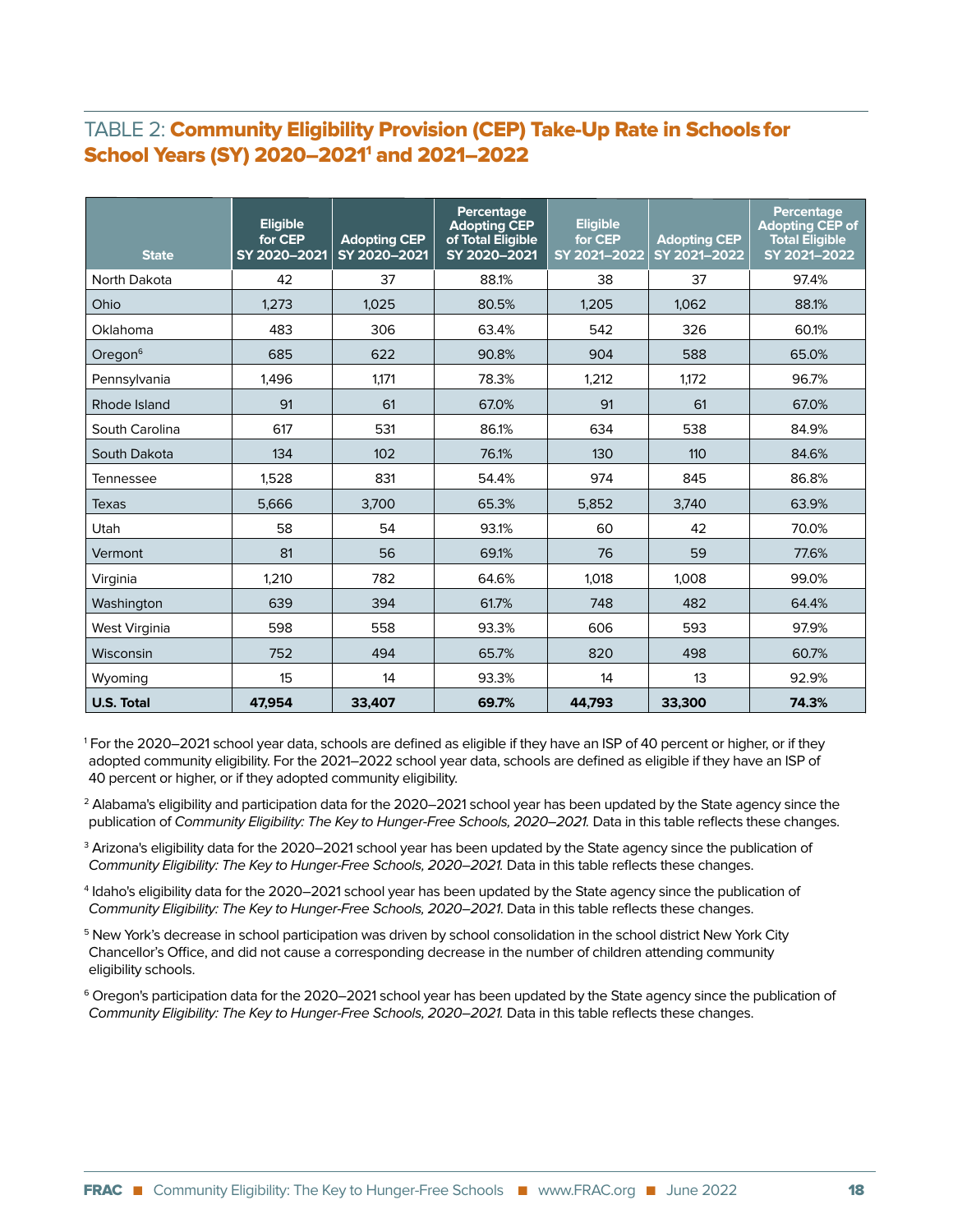#### TABLE 3: Community Eligibility Provision (CEP) Take-Up Rate by Schools' Identified Student Percentage (ISP) for School Year 2021–20221

| <b>State</b>         | <b>Total</b><br><b>Adopting</b> | Eligible:<br>$ 40 - 50\% $ | <b>Adopting:</b><br>$40 - 50%$ | Percentage<br><b>Adopting:</b><br>$40 - 50%$ | Eligible:<br>$50 - 50\%$ | Adopting:<br>$50 - 60%$ | <b>Percentage</b><br><b>Adopting:</b><br>$50 - 50%$ | Eligible:<br>$60%+$    | <b>Adopting:</b><br>60%+ | Percentage<br>Adopting:<br>60%+ |
|----------------------|---------------------------------|----------------------------|--------------------------------|----------------------------------------------|--------------------------|-------------------------|-----------------------------------------------------|------------------------|--------------------------|---------------------------------|
| Alabama              | 490                             | 232                        | 54                             | 23.3%                                        | 157                      | 91                      | 58.0%                                               | 388                    | 345                      | 88.9%                           |
| Alaska               | 208                             | 53                         | 37                             | 69.8%                                        | 61                       | 57                      | 93.4%                                               | 126                    | 114                      | 90.5%                           |
| Arizona              | 493                             | 277                        | 100                            | 36.1%                                        | 268                      | 198                     | 73.9%                                               | 228                    | 194                      | 85.1%                           |
| Arkansas             | 259                             | 168                        | 102                            | 60.7%                                        | 129                      | 98                      | 76.0%                                               | 78                     | 59                       | 75.6%                           |
| California           | 3,730                           | 1,025                      | 364                            | 35.5%                                        | 1,675                    | 1,333                   | 79.6%                                               | 2,252                  | 2.033                    | 90.3%                           |
| Colorado             | 100                             | 225                        | 28                             | 12.4%                                        | 146                      | 59                      | 40.4%                                               | 58                     | 13                       | 22.4%                           |
| Connecticut          | 420                             | 83                         | 73                             | 88.0%                                        | 123                      | 119                     | 96.7%                                               | 228                    | 228                      | 100.0%                          |
| Delaware             | 114                             | 52                         | 50                             | 96.2%                                        | 56                       | 55                      | 98.2%                                               | 11                     | 9                        | 81.8%                           |
| District of Columbia | 183                             | 28                         | 27                             | 96.4%                                        | 40                       | 40                      | 100.0%                                              | 91                     | 91                       | 100.0%                          |
| Florida              | 1,462                           | 380                        | 65                             | 17.1%                                        | 371                      | 99                      | 26.7%                                               | 2,204                  | 1,298                    | 58.9%                           |
| Georgia              | 873                             | 227                        | 93                             | 41.0%                                        | 337                      | 287                     | 85.2%                                               | 526                    | 493                      | 93.7%                           |
| Hawaii               | 106                             | 36                         | 32                             | 88.9%                                        | 19                       | 17                      | 89.5%                                               | 60                     | 57                       | 95.0%                           |
| Idaho                | 64                              | 59                         | 42                             | 71.2%                                        | 13                       | 12                      | 92.3%                                               | 11                     | 9                        | 81.8%                           |
| <b>Illinois</b>      | 1,823                           | 426                        | 126                            | 29.6%                                        | 434                      | 295                     | 68.0%                                               | 1,478                  | 1,400                    | 94.7%                           |
| Indiana              | 506                             | 323                        | 55                             | 17.0%                                        | 285                      | 175                     | 61.4%                                               | 349                    | 276                      | 79.1%                           |
| lowa                 | 176                             | 143                        | 8                              | 5.6%                                         | 149                      | 92                      | 61.7%                                               | 96                     | 76                       | 79.2%                           |
| Kansas               | 31                              | 112                        | 10 <sup>1</sup>                | 8.9%                                         | 70                       | 20                      | 28.6%                                               | 41                     | 1                        | 2.4%                            |
| Kentucky             | 1,061                           | 129                        | 103                            | 79.8%                                        | 339                      | 328                     | 96.8%                                               | 639                    | 630                      | 98.6%                           |
| Louisiana            | 1,095                           | 182                        | 147                            | 80.8%                                        | 383                      | 369                     | 96.3%                                               | 533                    | 532                      | 99.8%                           |
| Maine <sup>2</sup>   | 75                              | <b>Not</b><br>Reported     | Not<br>Reported                |                                              | Not<br>Reported          | Not<br>Reported         |                                                     | <b>Not</b><br>Reported | Not<br>Reported          |                                 |
| Maryland             | 357                             | 139                        | 82                             | 59.0%                                        | 105                      | 90                      | 85.7%                                               | 199                    | 185                      | 93.0%                           |
| Massachusetts        | 718                             | 127                        | 67                             | 52.8%                                        | 164                      | 140                     | 85.4%                                               | 526                    | 510                      | 97.0%                           |
| Michigan             | 1,468                           | 452                        | 157                            | 34.7%                                        | 476                      | 346                     | 72.7%                                               | 1,023                  | 965                      | 94.3%                           |
| Minnesota            | 150                             | 86                         | 23                             | 26.7%                                        | 83                       | 51                      | 61.4%                                               | 123                    | 72                       | 58.5%                           |
| Mississippi          | 376                             | 39                         | 18                             | 46.2%                                        | 68                       | 56                      | 82.4%                                               | 296                    | 292                      | 98.6%                           |
| Missouri             | 433                             | 154                        | 75                             | 48.7%                                        | 138                      | 112                     | 81.2%                                               | 258                    | 244                      | 94.6%                           |
| Montana              | 147                             | 53                         | 39                             | 73.6%                                        | 32                       | 30                      | 93.8%                                               | 72                     | 69                       | 95.8%                           |
| Nebraska             | 45                              | 149                        | 11                             | 7.4%                                         | 85                       | 14                      | 16.5%                                               | 117                    | 20                       | 17.1%                           |
| Nevada               | 388                             | 92                         | 74                             | 80.4%                                        | 92                       | 88                      | 95.7%                                               | 191                    | 189                      | 99.0%                           |
| New Hampshire        | 0                               | $\mathsf 9$                | $\mathsf{O}$                   | 0.0%                                         | $\overline{4}$           | $\mathsf{O}$            | 0.0%                                                | $\mathsf{O}$           | $\mathsf{O}$             | 0.0%                            |
| New Jersey           | 319                             | 204                        | 65                             | 31.9%                                        | 143                      | 86                      | 60.1%                                               | 180                    | 167                      | 92.8%                           |
| <b>New Mexico</b>    | 556                             | 89                         | 57                             | 64.0%                                        | 341                      | 321                     | 94.1%                                               | 182                    | 178                      | 97.8%                           |
| New York             | 3,021                           | 392                        | 257                            | 65.6%                                        | 310                      | 261                     | 84.2%                                               | 2,587                  | 2,503                    | 96.8%                           |

CONTINUED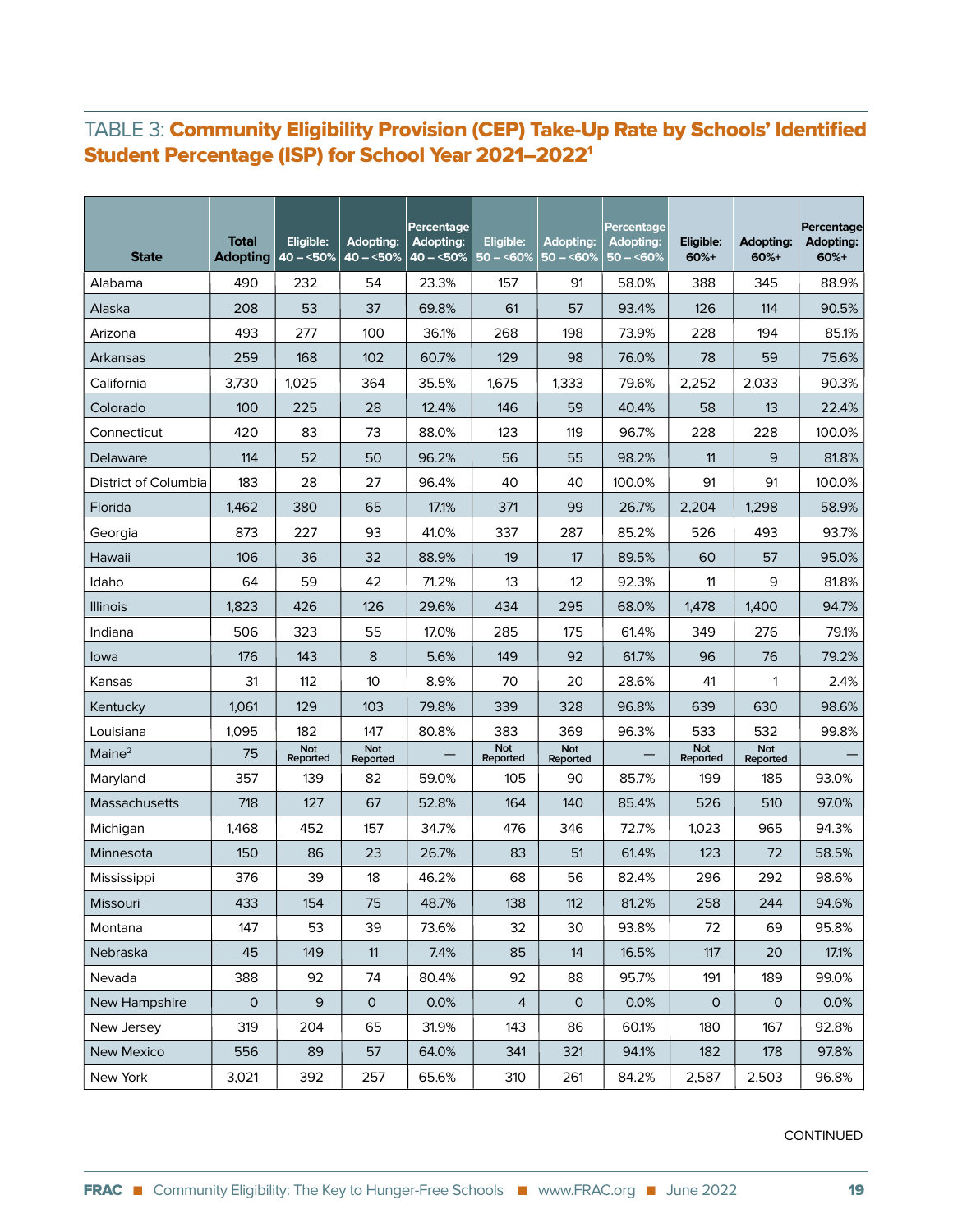#### TABLE 3: Community Eligibility Provision (CEP) Take-Up Rate by Schools' Identified Student Percentage (ISP) for School Year 2021–20221

| <b>State</b>         | <b>Total</b><br><b>Adopting</b> | Eligible:<br>$40 - 50%$ | <b>Adopting:</b><br>$40 - 50%$ | Percentage<br><b>Adopting:</b><br>$40 - 50%$ | Eligible:<br>$50 - 50\%$ | <b>Adopting:</b><br>$50 - 50\%$ | Percentage<br><b>Adopting:</b><br>$50 - 60%$ | Eligible:<br>$60%+$ | <b>Adopting:</b><br>$60%+$ | Percentage<br>Adopting:<br>$60%+$ |
|----------------------|---------------------------------|-------------------------|--------------------------------|----------------------------------------------|--------------------------|---------------------------------|----------------------------------------------|---------------------|----------------------------|-----------------------------------|
| North Carolina       | 879                             | 332                     | 97                             | 29.2%                                        | 366                      | 255                             | 69.7%                                        | 584                 | 507                        | 86.8%                             |
| North Dakota         | 37                              | 7                       | 6                              | 85.7%                                        | 9                        | 9                               | 100.0%                                       | 19                  | 19                         | 100.0%                            |
| Ohio                 | 1.062                           | 295                     | 217                            | 73.6%                                        | 272                      | 231                             | 84.9%                                        | 636                 | 612                        | 96.2%                             |
| <b>Oklahoma</b>      | 326                             | 278                     | 140                            | 50.4%                                        | 170                      | 132                             | 77.6%                                        | 90                  | 50                         | 55.6%                             |
| Oregon               | 588                             | 328                     | 206                            | 62.8%                                        | 225                      | 136                             | 60.4%                                        | 178                 | 73                         | 41.0%                             |
| Pennsylvania         | 1,172                           | 113                     | 99                             | 87.6%                                        | 222                      | 215                             | 96.8%                                        | 877                 | 858                        | 97.8%                             |
| Rhode Island         | 61                              | 26                      | 5                              | 19.2%                                        | 30                       | 23                              | 76.7%                                        | 35                  | 33                         | 94.3%                             |
| South Carolina       | 538                             | 187                     | 116                            | 62.0%                                        | 235                      | 214                             | 91.1%                                        | 203                 | 199                        | 98.0%                             |
| South Dakota         | 110                             | 39                      | 22                             | 56.4%                                        | 23                       | 20                              | 87.0%                                        | 68                  | 68                         | 100.0%                            |
| Tennessee            | 845                             | 241                     | 163                            | 67.6%                                        | 585                      | 556                             | 95.0%                                        | 148                 | 126                        | 85.1%                             |
| Texas <sup>3</sup>   | 3,740                           | 1,260                   | 345                            | 27.4%                                        | 1,405                    | 823                             | 58.6%                                        | 3,022               | 2,390                      | 79.1%                             |
| Utah                 | 42                              | 12                      | 7                              | 58.3%                                        | 25                       | 19                              | 76.0%                                        | 23                  | 16                         | 69.6%                             |
| Vermont              | 59                              | 52                      | 38                             | 73.1%                                        | 14                       | 13                              | 92.9%                                        | 10 <sup>°</sup>     | 8                          | 80.0%                             |
| Virginia             | 1.008                           | 346                     | 336                            | 97.1%                                        | 437                      | 437                             | 100.0%                                       | 231                 | 231                        | 100.0%                            |
| Washington           | 482                             | 316                     | 151                            | 47.8%                                        | 244                      | 173                             | 70.9%                                        | 187                 | 157                        | 84.0%                             |
| <b>West Virginia</b> | 593                             | 141                     | 130                            | 92.2%                                        | 181                      | 179                             | 98.9%                                        | 217                 | 217                        | 100.0%                            |
| Wisconsin            | 498                             | 281                     | 48                             | 17.1%                                        | 188                      | 125                             | 66.5%                                        | 351                 | 325                        | 92.6%                             |
| Wyoming              | 13                              | 3                       | $\overline{2}$                 | 66.7%                                        | 2                        | $\overline{2}$                  | 100.0%                                       | 9                   | 9                          | 100.0%                            |
| <b>U.S. Total</b>    | 33,300                          | 10,402                  | 4,569                          | 43.9%                                        | 11,729                   | 8,901                           | 75.9%                                        | 22,039              | 19,150                     | 86.9%                             |

<sup>1</sup>In addition to the states that did not report the identified student percentage (ISP) that community eligibility schools use for federal reimbursements for all adopting schools, some states reported ISPs for adopting schools that are below the 40 percent eligibility threshold (one school in Arizona, 25 schools in D.C., one school in Idaho, two schools in Illinois, 47 schools in Louisiana, one school in Massachusetts, four schools in Minnesota, 10 schools in Mississippi, two schools in Missouri, nine schools in Montana, 37 schools in Nevada, one school in New Jersey, 20 schools in North Carolina, three schools in North Dakota, two schools in Ohio, 173 schools in Oregon, nine schools in South Carolina, 165 schools in Texas, four schools in Virginia, one school in Washington, 67 schools in West Virginia). These schools are not included in the total number of adopting schools by each ISP category.

2 Maine did not report the identified student percentages that community eligibility schools use for claiming federal reimbursements for meals served.

 $^3$  Texas did not report ISP data for 17 schools listed as participating in community eligibility for the 2021–2022 school year.

The data referenced in footnotes 1, 2, and 3 account for the difference between the U.S. total number of adopting schools and the total number of adopting schools by identified student percentage category.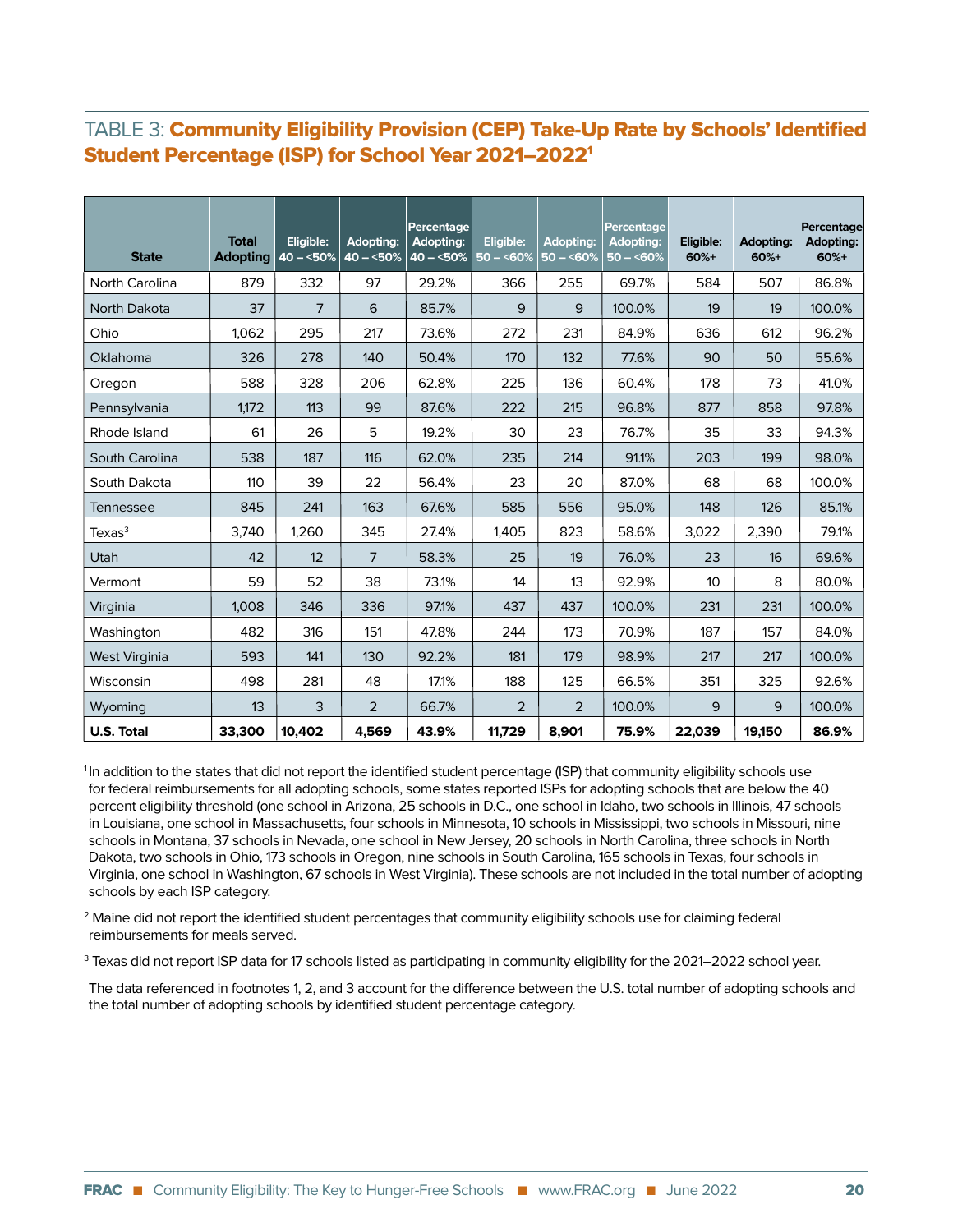#### TABLE 4: Student Enrollment for School Years (SY) 2014–2015,<sup>1</sup> 2015–2016,<sup>2,3</sup> 2016-2017,<sup>4</sup> 2017-2018,<sup>5</sup> 2018-2019,<sup>6</sup> 2019-2020,<sup>7</sup> 2020-2021,<sup>8</sup> and 2021–20229,10,11

| <b>State</b>         | <b>Enrollment</b><br>SY 2014-<br>2015 | <b>Enrollment</b><br>SY 2015-<br>2016 | Enrollment<br>SY 2016-<br>2017 | <b>Enrollment</b><br>SY 2017-<br>2018 | <b>Enrollment</b><br>SY 2018-<br>2019 | <b>Enrollment</b><br>SY 2019-<br>2020 | <b>Enrollment</b><br>SY 2020-<br>2021 | <b>Enrollment</b><br>SY 2021-<br>2022 | <b>Change SY</b><br>2020-2021<br>to SY<br>2021-2022 |
|----------------------|---------------------------------------|---------------------------------------|--------------------------------|---------------------------------------|---------------------------------------|---------------------------------------|---------------------------------------|---------------------------------------|-----------------------------------------------------|
| Alabama              | 180,789                               | 196,802                               | 195,853                        | 208,748                               | 208,929                               | 208,068                               | 101,387                               | 222,189                               | 120,802                                             |
| Alaska               | 27,666                                | 29,234                                | 34,106                         | 36,575                                | 37,244                                | 36,560                                | 38,089                                | 33,465                                | $-4,624$                                            |
| Arizona              | 30,763                                | 55,048                                | 94,229                         | 116,488                               | 145,273                               | 178,535                               | 193,750                               | 171,028                               | $-22,722$                                           |
| Arkansas             | 791                                   | 20,060                                | 55,605                         | 71,475                                | 80,732                                | 91,510                                | 104,128                               | 103,678                               | $-450$                                              |
| California           | 113,513                               | 435,900                               | 748,533                        | 799,646                               | 1,690,225                             | 1,944,304                             | 2,207,703                             | 2,174,949                             | $-32,754$                                           |
| Colorado             | 12,455                                | 34,920                                | 36,198                         | 39,244                                | 39,950                                | 39,028                                | 40,165                                | 33,404                                | $-6,761$                                            |
| Connecticut          | 66,524                                | 105,547                               | 110.322                        | 118,067                               | 151,552                               | 175,155                               | 208,824                               | 206,444                               | $-2,380$                                            |
| Delaware             | 46,096                                | 50,837                                | 56,306                         | 58,154                                | 62,920                                | 61,047                                | 61,156                                | 58,917                                | $-2,239$                                            |
| District of Columbia | 47,013                                | 51,524                                | 56,143                         | 58,085                                | 62,424                                | 61,909                                | 65,025                                | 62,651                                | $-2,374$                                            |
| Florida              | 274,071                               | 474,006                               | 579,138                        | 705,602                               | 858,135                               | 872,443                               | 913,549                               | 933,123                               | 19,574                                              |
| Georgia              | 354,038                               | 420,383                               | 467,411                        | 472,296                               | 490,319                               | 510,532                               | 494,963                               | 524,495                               | 29,532                                              |
| Hawaii               | 2,640                                 | 4,650                                 | 20,150                         | 28,750                                | 28,994                                | 27,747                                | 33,120                                | 48,964                                | 15,844                                              |
| Idaho                | 18,828                                | 32,299                                | 33,058                         | 33,898                                | 28,876                                | 21,953                                | 21,646                                | 22,852                                | 1,206                                               |
| <b>Illinois</b>      | 552,751                               | 672,831                               | 685,101                        | 725,241                               | 731,062                               | 762,195                               | 804,574                               | 793,894                               | $-10,680$                                           |
| Indiana              | 96,604                                | 117,187                               | 127,405                        | 136,855                               | 172,969                               | 224,192                               | 247,399                               | 241,398                               | $-6,001$                                            |
| lowa                 | 32,103                                | 46,021                                | 50,589                         | 53,880                                | 67,192                                | 81,424                                | 83,660                                | 83,234                                | $-426$                                              |
| Kansas               | 5,992                                 | 19,641                                | 22,661                         | 25,722                                | 26,338                                | 26,038                                | 13,563                                | 10,912                                | $-2,651$                                            |
| Kentucky             | 279,144                               | 385,043                               | 436,419                        | 479,450                               | 501,059                               | 522,512                               | 539,460                               | 532,628                               | $-6,832$                                            |
| Louisiana            | 146,141                               | 217,496                               | 341,492                        | 455,318                               | 399,190                               | 493,727                               | 523,957                               | 518,791                               | $-5,166$                                            |
| Maine                | 5,284                                 | 17,977                                | 20,411                         | 20,435                                | 23,733                                | 19,975                                | Not<br>Reported                       | Not<br>Reported                       |                                                     |
| Maryland             | 7,624                                 | 94,496                                | 99,484                         | 103,814                               | 106,218                               | 102,788                               | 171,613                               | 173,972                               | 2,359                                               |
| Massachusetts        | 134,071                               | 200,948                               | 238,872                        | 260,364                               | 282,030                               | 301,465                               | 274,211                               | 330,684                               | 56,473                                              |
| Michigan             | 266,249                               | 275,579                               | 273,071                        | 287,801                               | 418,447                               | 466,540                               | 544,806                               | 541,554                               | $-3,252$                                            |
| Minnesota            | 20,688                                | 49,944                                | 57,003                         | 57,957                                | 63,057                                | 51,818                                | 53,982                                | 50,873                                | $-3,109$                                            |
| Mississippi          | 136,095                               | 148,781                               | 151,815                        | 147,677                               | 164,297                               | 145,097                               | 162,110                               | 158,523                               | $-3,587$                                            |
| Missouri             | 106,126                               | 111,319                               | 121,962                        | 134,996                               | 139,884                               | 143,692                               | 142,542                               | 142,654                               | 112                                                 |
| Montana              | 15,802                                | 21,161                                | 23,290                         | 26,180                                | 24,777                                | 21,741                                | 22,340                                | 20,656                                | $-1,684$                                            |
| Nebraska             | 180                                   | 2,425                                 | 4,277                          | 7,411                                 | 7,276                                 | 6,173                                 | 12,100                                | 12,090                                | $-10$                                               |
| Nevada               | 7,917                                 | 15,970                                | 71,345                         | 95,001                                | 100,957                               | 218,746                               | 293,179                               | 271,504                               | $-21,675$                                           |
| New Hampshire        | $\mathsf{O}\xspace$                   | 644                                   | 1,125                          | 1,082                                 | 1,100                                 | 652                                   | 621                                   | 0                                     | $-621$                                              |
| New Jersey           | 99,840                                | 107,277                               | 127,108                        | 140,199                               | 153,533                               | 144,312                               | 143,586                               | 143,264                               | $-322$                                              |
| New Mexico           | 119,300                               | 149,057                               | 164,569                        | 177,388                               | 175,756                               | 186,116                               | 187,301                               | 176,450                               | $-10,851$                                           |
| New York             | 505,859                               | 528,748                               | 603,795                        | 1,586,981                             | 1,646,409                             | 1,742,005                             | 1,719,661                             | 1,755,995                             | 36,334                                              |
| North Carolina       | 310,850                               | 357,307                               | 367,705                        | 433,204                               | 418,820                               | 455,237                               | 463,666                               | 415,375                               | $-48,291$                                           |
| North Dakota         | 5,284                                 | 5,661                                 | 5,698                          | 6,039                                 | 6,525                                 | 7,424                                 | 9,420                                 | 9,420                                 | 0                                                   |
| Ohio                 | 305,451                               | 354,727                               | 363,860                        | 397,594                               | 409,467                               | 410,400                               | 412,116                               | 416,274                               | 4,158<br>$C$ $N$ $T$ $N$ $N$ $T$ $R$ $n$            |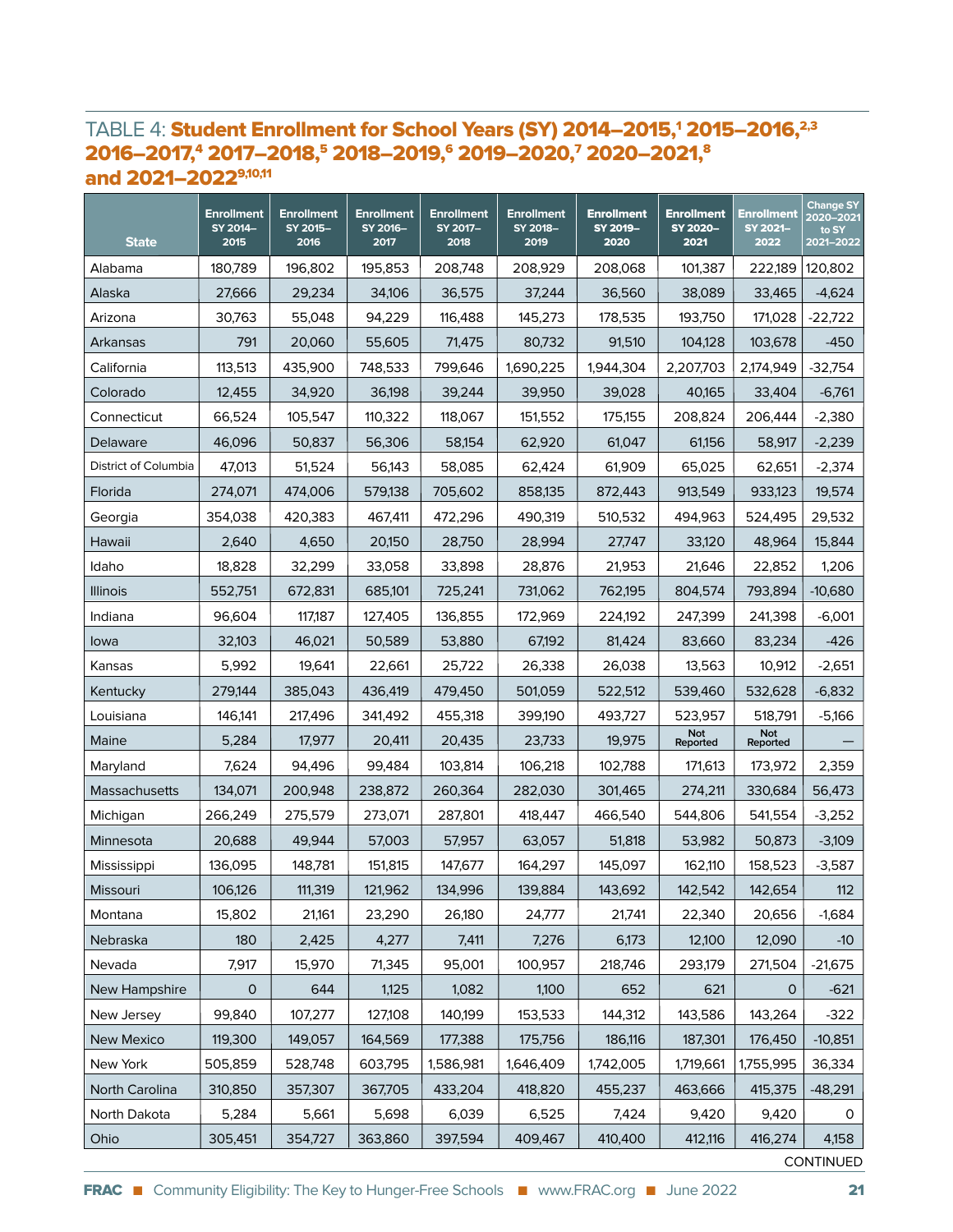#### TABLE 4: Student Enrollment for School Years (SY) 2014–2015,<sup>1</sup> 2015–2016,<sup>2,3</sup> 2016-2017,<sup>4</sup> 2017-2018,<sup>5</sup> 2018-2019,<sup>6</sup> 2019-2020,<sup>7</sup> 2020-2021,<sup>8</sup> and 2021–20229,10,11

| <b>State</b>      | <b>Enrollment</b><br>SY 2014-<br>2015 | <b>Enrollment</b><br>SY 2015-<br>2016 | <b>Enrollment</b><br>SY 2016-<br>2017 | <b>Enrollment</b><br>SY 2017-<br>2018 | <b>Enrollment</b><br>SY 2018-<br>2019 | <b>Enrollment</b><br>SY 2019-<br>2020 | <b>Enrollment</b><br>SY 2020-<br>2021 | <b>Enrollment</b><br>SY 2021-<br>2022 | <b>Change SY</b><br>2020-2021<br>to SY<br>2021-2022 |
|-------------------|---------------------------------------|---------------------------------------|---------------------------------------|---------------------------------------|---------------------------------------|---------------------------------------|---------------------------------------|---------------------------------------|-----------------------------------------------------|
| Oklahoma          | 43,433                                | 66,323                                | 104,162                               | 148,994                               | 152,695                               | 154,078                               | 99,447                                | 123,293                               | 23,846                                              |
| Oregon            | 103,601                               | 129,635                               | 130,336                               | 129,766                               | 122,553                               | 133,615                               | 240,052                               | 245,362                               | 5,310                                               |
| Pennsylvania      | 327,573                               | 394.630                               | 426,984                               | 470,275                               | 509,073                               | 540,877                               | 565,014                               | 556,188                               | $-8,826$                                            |
| Rhode Island      | 838                                   | 6,531                                 | 10,350                                | 16,675                                | 18,043                                | 30,915                                | 32,220                                | 31,774                                | $-446$                                              |
| South Carolina    | 111,453                               | 173,364                               | 201,587                               | 235,711                               | 249,036                               | 255,006                               | 265,027                               | 254,439                               | $-10,588$                                           |
| South Dakota      | 13,056                                | 14,626                                | 15,981                                | 15,499                                | 19,409                                | 18,332                                | 20,310                                | 20,824                                | 514                                                 |
| Tennessee         | 417,165                               | 436,821                               | 428,424                               | 437,641                               | 389,163                               | 382,428                               | 367,184                               | 362,507                               | $-4,677$                                            |
| Texas             | 941,262                               | 1,015,384                             | 984,976                               | 1,184,559                             | 1,566,088                             | 1,873,513                             | 2,111,019                             | 2,088,076                             | $-22,943$                                           |
| Utah              | 7,019                                 | 8,565                                 | 8,880                                 | 12,353                                | 20,148                                | 20,900                                | 19,194                                | 15,159                                | $-4,035$                                            |
| Vermont           | 7,386                                 | 12,751                                | 13,508                                | 13,946                                | 13,768                                | 12,053                                | 12,239                                | 13,045                                | 806                                                 |
| Virginia          | 42,911                                | 99,404                                | 119,051                               | 156,687                               | 204,610                               | 241,056                               | 385,041                               | 512,500                               | 127,459                                             |
| Washington        | 53,369                                | 69,432                                | 75,357                                | 95,514                                | 110,815                               | 126,278                               | 158,518                               | 195,397                               | 36,879                                              |
| West Virginia     | 124,978                               | 145,057                               | 177,875                               | 195,075                               | 208,960                               | 209,566                               | 212,362                               | 225,803                               | 13,441                                              |
| Wisconsin         | 133,232                               | 146,330                               | 156,519                               | 158,325                               | 165,513                               | 172,782                               | 188,219                               | 189,098                               | 879                                                 |
| Wyoming           | 1,255                                 | 1,255                                 | 1,370                                 | 1,500                                 | 1,886                                 | 1,931                                 | 2,043                                 | 1,928                                 | $-115$                                              |
| <b>U.S. Total</b> | 6,663,073                             | 8,531,558                             | 9,701,469                             | 11,780,137                            | 13,677,429                            | 14,936,390                            | 15,987,261 16,231,697 244,436         |                                       |                                                     |

<sup>1</sup> Data for the 2014–2015 school year are from Take Up of Community Eligibility This School Year (Center on Budget and Policy Priorities, February 2015). <sup>2</sup> Data for the 2015–2016 school year are from Community Eligibility Adoption Rises for the 2015–2016 School Year, Increasing Access to School Meals

(Food Research & Action Center and Center on Budget and Policy Priorities, updated May 2016).

<sup>3</sup> Community Eligibility Adoption Rises for the 2015–2016 School Year, Increasing Access to School Meals (Food Research & Action Center and Center on Budget and Policy Priorities, updated May 2016) contains data on enrollment in community eligibility schools in Guam. Community Eligibility Continues to Grow in the 2016–2017 School Year (Food Research & Action Center, March 2017) excludes Guam; therefore, the U.S. totals for the 2015–2016 school year have been adjusted.

<sup>4</sup> Data for the 2016–2017 school year are from Community Eligibility Continues to Grow in the 2016–2017 School Year (Food Research & Action Center, March 2017). Some schools did not provide student enrollment information for the 2016–2017 school year: one school in California, two schools in Georgia, four schools in Idaho, three schools in Maine, 26 schools in Tennessee, and four schools in South Carolina.

<sup>5</sup> Data for the 2017–2018 school year are from Community Eligibility: The Key to Hunger-Free Schools, School Year 2018–2019 (Food Research & Action Center, May 2019). Some schools did not provide student enrollment information for the 2017–2018 school year: 12 schools in Alaska, 19 schools in Louisiana, four schools in Mississippi, five schools in Oklahoma, one school in South Carolina, and two schools in Vermont.

<sup>6</sup> Data for the 2018–2019 school year are from Community Eligibility: The Key to Hunger-Free Schools, School Year 2018–2019 (Food Research & Action Center, May 2019). Some schools did not provide student enrollment information for the 2018–2019 school year: four schools in Hawaii, 182 schools in Louisiana, 25 schools in Mississippi, 14 schools in South Carolina, and three schools in Utah.

- <sup>7</sup> Data for the 2019–2020 school year are from Community Eligibility: The Key to Hunger-Free Schools, School Year 2019–2020 (Food Research & Action Center, May 2020). Some schools did not provide student enrollment information for the 2019–2020 school year: 19 schools in Alabama, 11 schools in California, four schools in the District of Columbia, five schools in Indiana, two schools in Louisiana, seven schools in Maine, two schools in Massachusetts, 10 schools in Michigan, one school in Nevada, four schools in Oregon, 18 schools in South Carolina, one school in South Dakota, five schools in Texas, and one school in Virginia.
- Data for the 2020–2021 school year are from Community Eligibility: The Key to Hunger-Free Schools, School Year 2020–2021 (Food Research & Action Center, June 2021). Some schools did not provide student enrollment information for the 2020–2021 school year: eight schools in Alabama, 43 schools in California, six schools in Florida, eight schools in Georgia, one school in Idaho, one school in Louisiana, 149 schools in Massachusetts, two schools in Michigan, three schools in Missouri, one school in New Mexico, 115 schools in New York, four schools in South Carolina, five schools in Tennessee, eight schools in Texas, one school in Washington.
- 9 Some schools did not provide student enrollment information for the 2021–2022 school year: 17 schools in Alabama, three schools in Alaska, one school in Colorado, one school in Idaho, two schools in Kentucky, four schools in Louisiana, one school in Maryland, one school in Montana, one school in North Carolina, two schools in Oregon, three schools in Tennessee.

<sup>10</sup> Maine did not report student enrollment data for the 2020–2021 or 2021–2022 school years.

<sup>11</sup> The total number of students enrolled in CEP schools for the 2020–2021 school year has been updated from the original publication of Community Eligibility: The Key to Hunger-Free Schools, School Year 2020–2021 (Food Research & Action Center, June 2021) to reflect the revised data provided by the Louisiana Department of Education.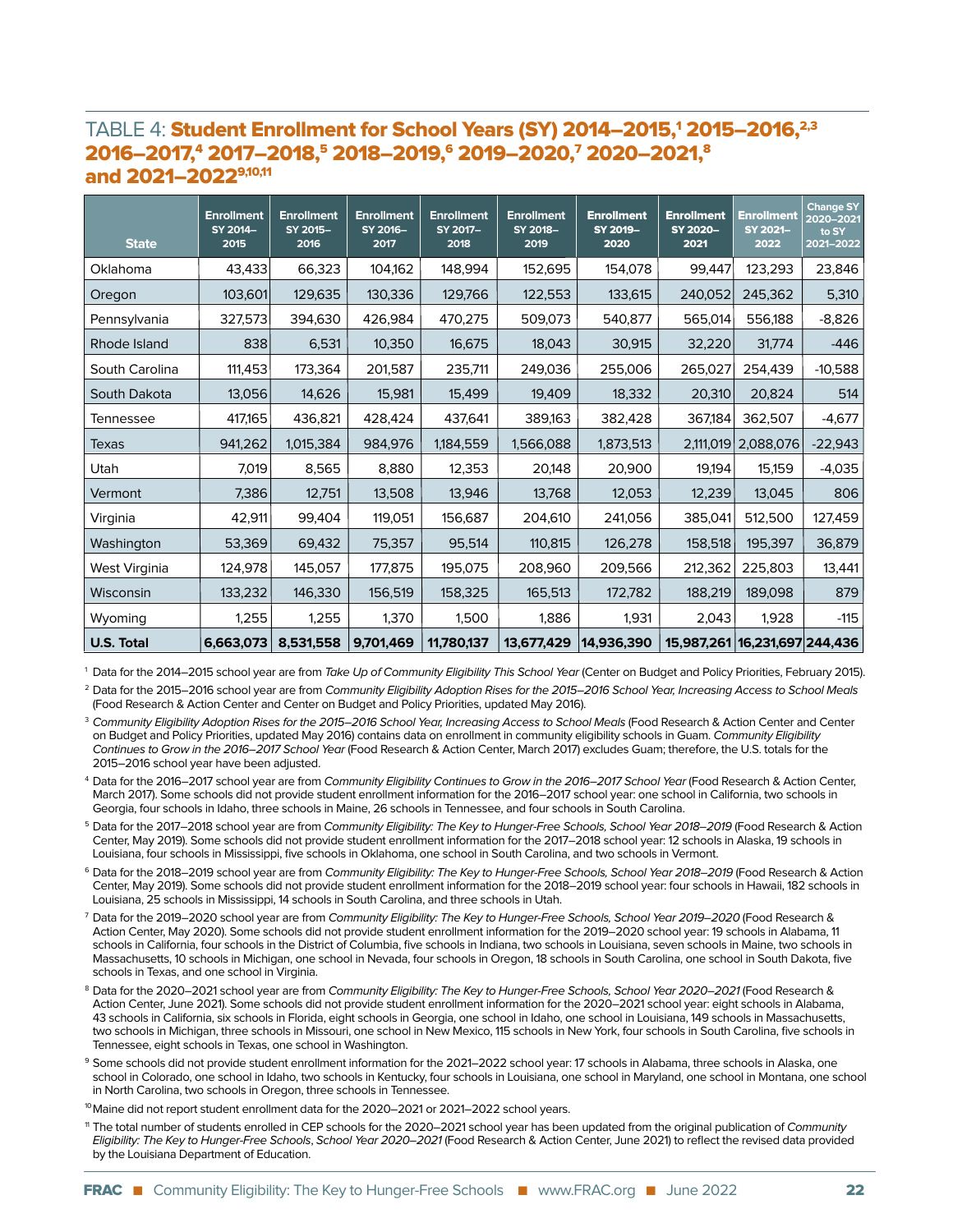#### TABLE 5: Number of Schools Adopting the Community Eligibility Provision (CEP) for School Years (SY) 2014–2015,1 2015–2016,2 2016–2017,3 2017–2018,4 2018– 2019,<sup>5</sup> 2019–2020,<sup>6</sup> 2020–2021, and 2021–2022<sup>7</sup>

| <b>State</b>         | <b>Adopting</b><br>SY 2014-<br>2015 | <b>Adopting</b><br>SY 2015-<br>2016 | <b>Adopting</b><br>SY 2016-<br>2017 | <b>Adopting</b><br>SY 2017-<br>2018 | <b>Adopting</b><br>SY 2018-<br>2019 | <b>Adopting</b><br>SY 2019-<br>2020 | <b>Adopting</b><br>SY 2020-<br>2021 | <b>Adopting</b><br>SY 2021-<br>2022 | <b>Change SY</b><br>2020-2021<br>to SY<br>2021-2022 |
|----------------------|-------------------------------------|-------------------------------------|-------------------------------------|-------------------------------------|-------------------------------------|-------------------------------------|-------------------------------------|-------------------------------------|-----------------------------------------------------|
| Alabama              | 347                                 | 392                                 | 391                                 | 425                                 | 444                                 | 445                                 | 454                                 | 490                                 | 36                                                  |
| Alaska               | 123                                 | 137                                 | 174                                 | 213                                 | 208                                 | 208                                 | 216                                 | 208                                 | $-8$                                                |
| Arizona              | 73                                  | 133                                 | 227                                 | 296                                 | 372                                 | 446                                 | 500                                 | 493                                 | -7                                                  |
| Arkansas             | 4                                   | 57                                  | 139                                 | 178                                 | 201                                 | 229                                 | 255                                 | 259                                 | $\overline{4}$                                      |
| California           | 208                                 | 651                                 | 1,070                               | 1,311                               | 2,833                               | 3,275                               | 3,777                               | 3,730                               | $-47$                                               |
| Colorado             | 34                                  | 82                                  | 91                                  | 101                                 | 105                                 | 105                                 | 108                                 | 100                                 | $-8$                                                |
| Connecticut          | 133                                 | 212                                 | 228                                 | 241                                 | 307                                 | 364                                 | 426                                 | 420                                 | $-6$                                                |
| District of Columbia | 96                                  | 107                                 | 115                                 | 116                                 | 119                                 | 115                                 | 116                                 | 183                                 | 67                                                  |
| Delaware             | 95                                  | 108                                 | 117                                 | 116                                 | 212                                 | 116                                 | 166                                 | 114                                 | $-52$                                               |
| Florida              | 548                                 | 831                                 | 1,001                               | 1,142                               | 1,356                               | 1,374                               | 1,440                               | 1,462                               | 22                                                  |
| Georgia              | 589                                 | 700                                 | 768                                 | 787                                 | 818                                 | 834                                 | 819                                 | 873                                 | 54                                                  |
| Hawaii               | 6                                   | 25                                  | 43                                  | 65                                  | 69                                  | 68                                  | 80                                  | 106                                 | 26                                                  |
| Idaho                | 50                                  | 88                                  | 92                                  | 92                                  | 82                                  | 61                                  | 62                                  | 64                                  | $\overline{2}$                                      |
| <b>Illinois</b>      | 1,041                               | 1,322                               | 1,363                               | 1,499                               | 1,541                               | 1,588                               | 1,693                               | 1,823                               | 130                                                 |
| Indiana              | 214                                 | 253                                 | 283                                 | 287                                 | 362                                 | 462                                 | 515                                 | 506                                 | -9                                                  |
| lowa                 | 78                                  | 110                                 | 119                                 | 123                                 | 156                                 | 176                                 | 177                                 | 176                                 | $-1$                                                |
| Kansas               | 18                                  | 64                                  | 69                                  | 72                                  | 75                                  | 70                                  | 44                                  | 31                                  | $-13$                                               |
| Kentucky             | 611                                 | 804                                 | 888                                 | 948                                 | 984                                 | 1,028                               | 1,060                               | 1,061                               | 1                                                   |
| Louisiana            | 335                                 | 484                                 | 741                                 | 968                                 | 1,016                               | 1,029                               | 1,087                               | 1,095                               | 8                                                   |
| Maine                | 21                                  | 59                                  | 72                                  | 71                                  | 87                                  | 73                                  | 73                                  | 75                                  | $\overline{2}$                                      |
| Maryland             | 25                                  | 227                                 | 228                                 | 242                                 | 242                                 | 238                                 | 364                                 | 357                                 | $-7$                                                |
| Massachusetts        | 294                                 | 462                                 | 525                                 | 574                                 | 613                                 | 685                                 | 720                                 | 718                                 | $-2$                                                |
| Michigan             | 625                                 | 662                                 | 652                                 | 715                                 | 1,105                               | 1,259                               | 1,466                               | 1,468                               | $\overline{2}$                                      |
| Minnesota            | 56                                  | 125                                 | 153                                 | 154                                 | 163                                 | 146                                 | 153                                 | 150                                 | $-3$                                                |
| Mississippi          | 257                                 | 298                                 | 333                                 | 342                                 | 410                                 | 337                                 | 390                                 | 376                                 | $-14$                                               |
| Missouri             | 298                                 | 330                                 | 367                                 | 402                                 | 420                                 | 427                                 | 432                                 | 433                                 | $\mathbf{1}$                                        |
| Montana              | 93                                  | 127                                 | 138                                 | 158                                 | 157                                 | 150                                 | 154                                 | 147                                 | $-7$                                                |
| Nebraska             | $\overline{2}$                      | 9                                   | 15                                  | 26                                  | 26                                  | 26                                  | 43                                  | 45                                  | $\overline{2}$                                      |
| Nevada               | 13                                  | 36                                  | 122                                 | 153                                 | 167                                 | 316                                 | 399                                 | 388                                 | $-11$                                               |
| New Hampshire        | $\mathsf{O}\xspace$                 | $\overline{2}$                      | 3                                   | 3                                   | $\overline{4}$                      | 3                                   | 3                                   | $\mathbf 0$                         | $-3$                                                |
| New Jersey           | 197                                 | 227                                 | 270                                 | 306                                 | 331                                 | 319                                 | 315                                 | 319                                 | 4                                                   |
| <b>New Mexico</b>    | 343                                 | 429                                 | 487                                 | 535                                 | 546                                 | 568                                 | 574                                 | 556                                 | $-18$                                               |
| New York             | 1,246                               | 1,351                               | 1,561                               | 3,381                               | 3,565                               | 3,481                               | 3,633                               | 3,021                               | $-612$                                              |
| North Carolina       | 648                                 | 752                                 | 787                                 | 914                                 | 882                                 | 941                                 | 955                                 | 879                                 | $-76$                                               |
| North Dakota         | 23                                  | 24                                  | 25                                  | 26                                  | 29                                  | 31                                  | 37                                  | 37                                  | $\mathsf{O}$                                        |

CONTINUED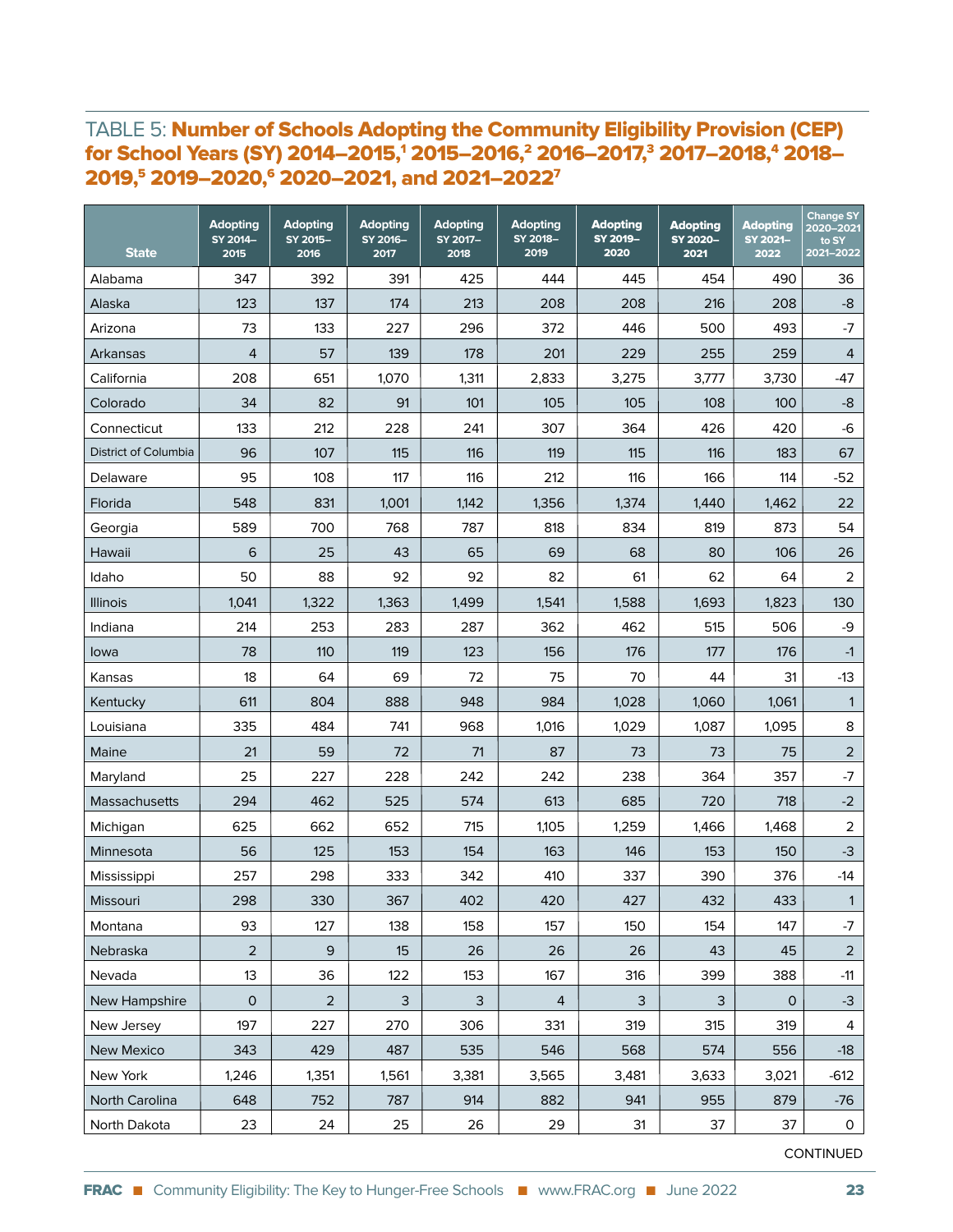#### TABLE 5: Number of Schools Adopting the Community Eligibility Provision (CEP) for School Years (SY) 2014–2015,1 2015–2016,2 2016–2017,3 2017–2018,4 2018– 2019,5 2019–2020,6 2020–2021, and 2021–20227

| <b>State</b>         | <b>Adopting</b><br>SY 2014-<br>2015 | <b>Adopting</b><br>SY 2015-<br>2016 | <b>Adopting</b><br>SY 2016-<br>2017 | <b>Adopting</b><br>SY 2017-<br>2018 | <b>Adopting</b><br>SY 2018-<br>2019 | <b>Adopting</b><br>SY 2019-<br>2020 | <b>Adopting</b><br>SY 2020-<br>2021 | <b>Adopting</b><br>SY 2021-<br>2022 | <b>Change SY</b><br>2020-2021<br>to SY<br>2021-2022 |
|----------------------|-------------------------------------|-------------------------------------|-------------------------------------|-------------------------------------|-------------------------------------|-------------------------------------|-------------------------------------|-------------------------------------|-----------------------------------------------------|
| Ohio                 | 739                                 | 842                                 | 918                                 | 998                                 | 998                                 | 1.022                               | 1.025                               | 1.062                               | 37                                                  |
| Oklahoma             | 100                                 | 184                                 | 301                                 | 413                                 | 427                                 | 408                                 | 306                                 | 326                                 | 20                                                  |
| Oregon               | 262                                 | 340                                 | 346                                 | 344                                 | 341                                 | 353                                 | 622                                 | 588                                 | $-34$                                               |
| Pennsylvania         | 646                                 | 795                                 | 861                                 | 959                                 | 1.031                               | 1,112                               | 1.171                               | 1,172                               |                                                     |
| Rhode Island         | 1                                   | 10                                  | 21                                  | 34                                  | 37                                  | 58                                  | 61                                  | 61                                  | 0                                                   |
| South Carolina       | 226                                 | 348                                 | 412                                 | 471                                 | 515                                 | 531                                 | 531                                 | 538                                 | $\overline{7}$                                      |
| South Dakota         | 142                                 | 109                                 | 124                                 | 89                                  | 97                                  | 97                                  | 102                                 | 110                                 | 8                                                   |
| <b>Tennessee</b>     | 862                                 | 924                                 | 909                                 | 914                                 | 836                                 | 840                                 | 831                                 | 845                                 | 14                                                  |
| Texas                | 1,477                               | 1,665                               | 1,678                               | 2,070                               | 2,716                               | 3,250                               | 3,700                               | 3,740                               | 40                                                  |
| Utah                 | 22                                  | 28                                  | 29                                  | 35                                  | 52                                  | 51                                  | 54                                  | 42                                  | $-12$                                               |
| Vermont              | 32                                  | 56                                  | 60                                  | 68                                  | 62                                  | 53                                  | 56                                  | 59                                  | 3                                                   |
| Virginia             | 87                                  | 206                                 | 255                                 | 341                                 | 428                                 | 511                                 | 782                                 | 1,008                               | 226                                                 |
| Washington           | 122                                 | 172                                 | 193                                 | 232                                 | 273                                 | 314                                 | 394                                 | 482                                 | 88                                                  |
| <b>West Virginia</b> | 369                                 | 428                                 | 492                                 | 518                                 | 540                                 | 545                                 | 558                                 | 593                                 | 35                                                  |
| Wisconsin            | 348                                 | 381                                 | 415                                 | 422                                 | 438                                 | 468                                 | 494                                 | 498                                 | 4                                                   |
| Wyoming              | 5                                   | 5                                   | 7                                   | 10 <sup>10</sup>                    | 11                                  | 14                                  | 14                                  | 13                                  | $-1$                                                |
| <b>U.S. Total</b>    | 14,184                              | 18,173                              | 20,678                              | 24,900                              | 28,809                              | 30,620                              | 33,407                              | 33,300                              | $-107$                                              |

<sup>1</sup> Data for the 2014–2015 school year are from Take Up of Community Eligibility This School Year (Center on Budget and Policy Priorities, February 2015).

<sup>2</sup> Data for the 2015–2016 school year are from Community Eligibility Adoption Rises for the 2015–2016 School Year, Increasing Access to School Meals (Food Research & Action Center and Center on Budget and Policy Priorities, updated May 2016).

<sup>3</sup> Data for the 2016–2017 school year are from Community Eligibility Continues to Grow in the 2016–2017 School Year (Food Research & Action Center, March 2017).

4 Data for the 2017–2018 school year are from Community Eligibility: The Key to Hunger-Free Schools, School Year 2018–2019 (Food Research & Action Center, May 2019).

<sup>5</sup> Data for the 2018–2019 school year are from Community Eligibility: The Key to Hunger-Free Schools, School Year 2018–2019 (Food Research & Action Center, May 2019).

<sup>6</sup> Data for the 2019–2020 school year are from Community Eligibility: The Key to Hunger-Free Schools, School Year 2019–2020 (Food Research & Action Center, May 2020).

<sup>7</sup> See Table 2 for full notes on adopting schools in the 2020–2021 and 2021–2022 school years.